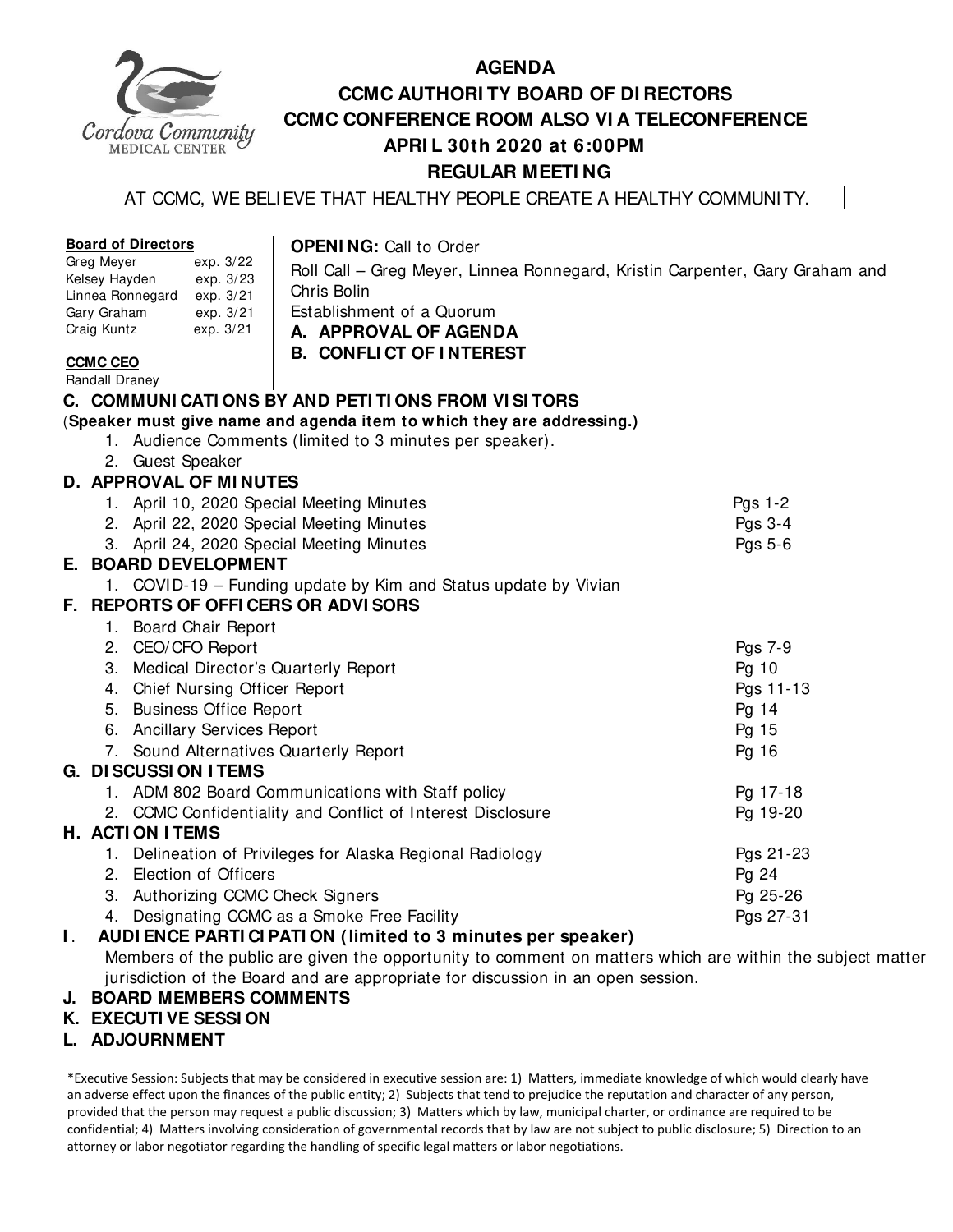Due to COVID-19, we ask that you not come to CCMC to attend Board meetings in person. If you are **interested in calling in to the meeting, please call 424‐8231 for the call in information. Thank you!**

**For a full packet, go to www.cityofcordova.net/ government/ boards-commissions/ health-services-board** 

\*Executive Session: Subjects that may be considered in executive session are: 1) Matters, immediate knowledge of which would clearly have an adverse effect upon the finances of the public entity; 2) Subjects that tend to prejudice the reputation and character of any person, provided that the person may request a public discussion; 3) Matters which by law, municipal charter, or ordinance are required to be confidential; 4) Matters involving consideration of governmental records that by law are not subject to public disclosure; 5) Direction to an attorney or labor negotiator regarding the handling of specific legal matters or labor negotiations.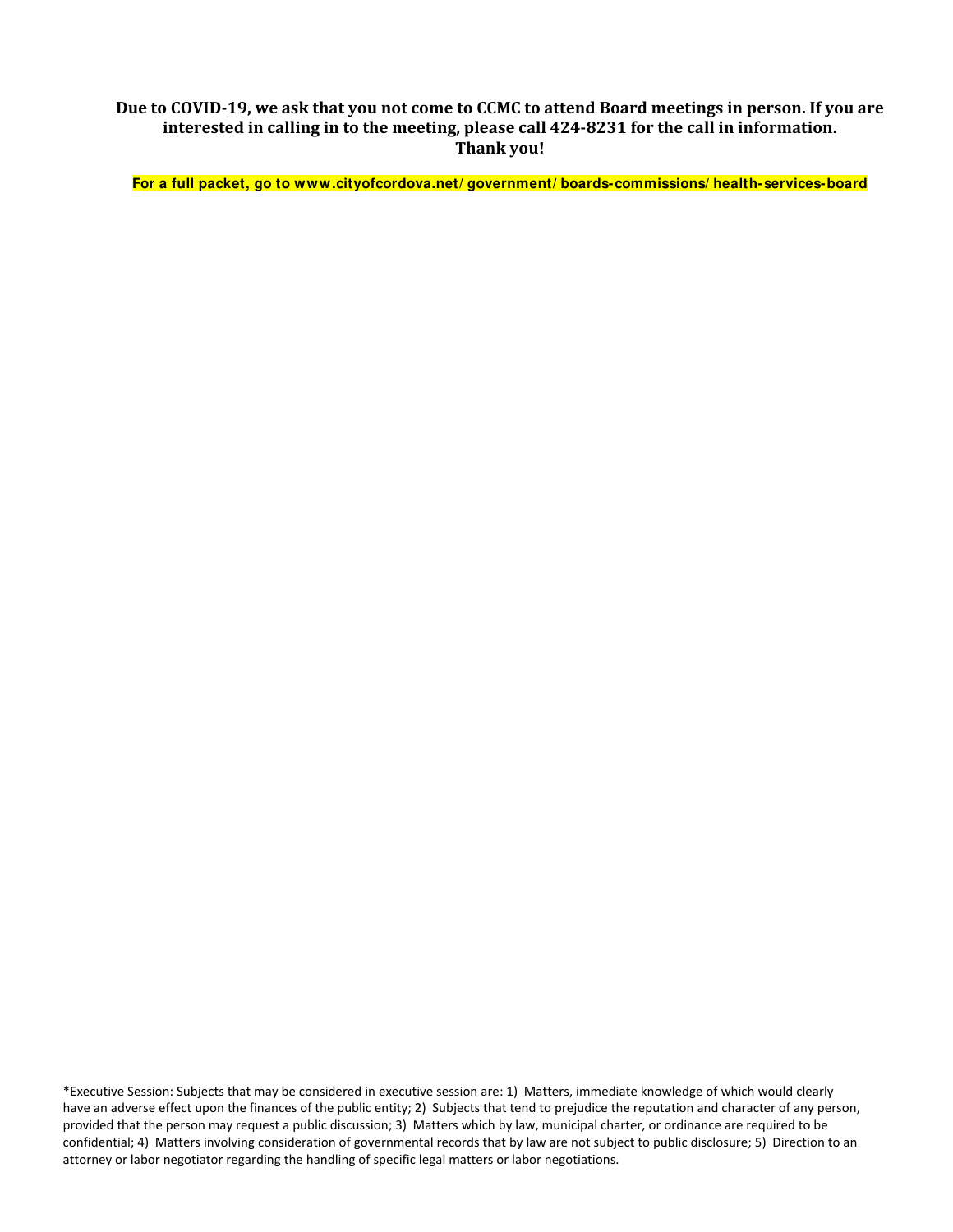## **Minutes CCMC Authority – Board of Directors CCMC Admin Conference Room April 10, 2020 at 12:00pm Special Meeting**

## **CALL TO ORDER AND ROLL CALL –**

 **Greg Meyer** called the Board Meeting to order at 12:00pm. Board members present: **Greg Meyer, Linnea Ronnegard, Gary Graham, Craig Kuntz and Kelsey Hayden** 

**A quorum was established.** 5 members present.

CCMC staff present: Randall Draney, CEO; Tamara Russin, Director of Ancillary Services; and Faith Wheeler-Jeppson, Executive Assistant to the CEO.

## **A. APPROVAL OF AGENDA**

**M/ Graham S/ Ronnegard** "I move to approve the Agenda." **Meyer - yea, Ronnegard - yea, Kuntz - yea, Graham – yea, Hayden - yea 5 yeas, 0 nay, 0 absent; Motion passed.** 

## **B. CONFLI CT OF I NTEREST** ~ None

## **C. COMMUNI CATI ONS BY AND PETI TI ONS FROM VI SI TORS**

- 1. Audience Comments ~ None
- 2. Guest Speaker ~ None
- **D. BOARD DEVELOPMENT** ~ None
- **E. REPORTS OF OFFI CERS and ADVI SORS**
- **F. CORRESPONDENCE** ~ None
- **G. DI SCUSSI ON I TEMS** ~ None
- **H. ACTI ON I TEMS** 
	- **1. Delineation of Privileges for Myron Fribush, M.D.**

**M/ Ronnegard S/ Kuntz** "I move that the CCMC Authority Board of Director's approve the Delineation of Privileges for Myron Fribush, M.D. as presented."

## **Meyer - yea, Ronnegard - yea, Kuntz - yea, Graham – yea, Hayden - yea 5 yeas, 0 nay, 0 absent; Motion passed.**

## **I. AUDI ENCE PARTI CI PATI ON - None**

## **J. BOARD MEMBERS COMMENTS**

**Meyer –** The PERS Termination Study has come back and it is about 1/3 of what Sitka's was. We'll be (inaudible) PERS and Rob Allen.

**Graham –** No comment

**Kuntz –** No Comment

**Hayden –** No comment

**Ronnegard –** I don't believe that we need to hire a second person to do grants if Kim is already doing it. **1**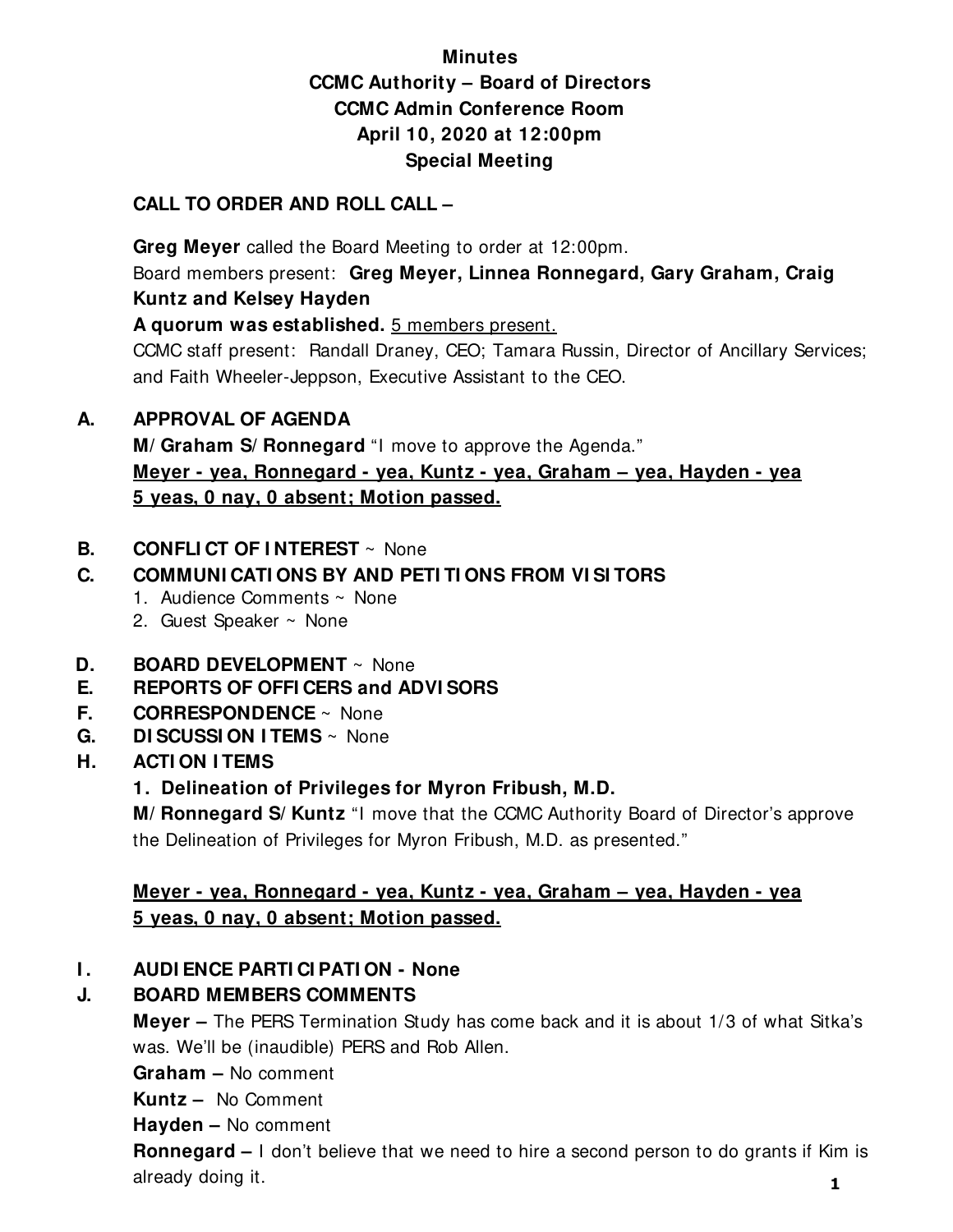## **K. EXECUTI VE SESSI ON ~** None

## **L. ADJOURNMENT**

**M/ Graham S/ Hayden** "I move to adjourn"

**Greg Meyer** declared the meeting adjourned at 12:12pm.

**Prepared by: Faith Wheeler-Jeppson**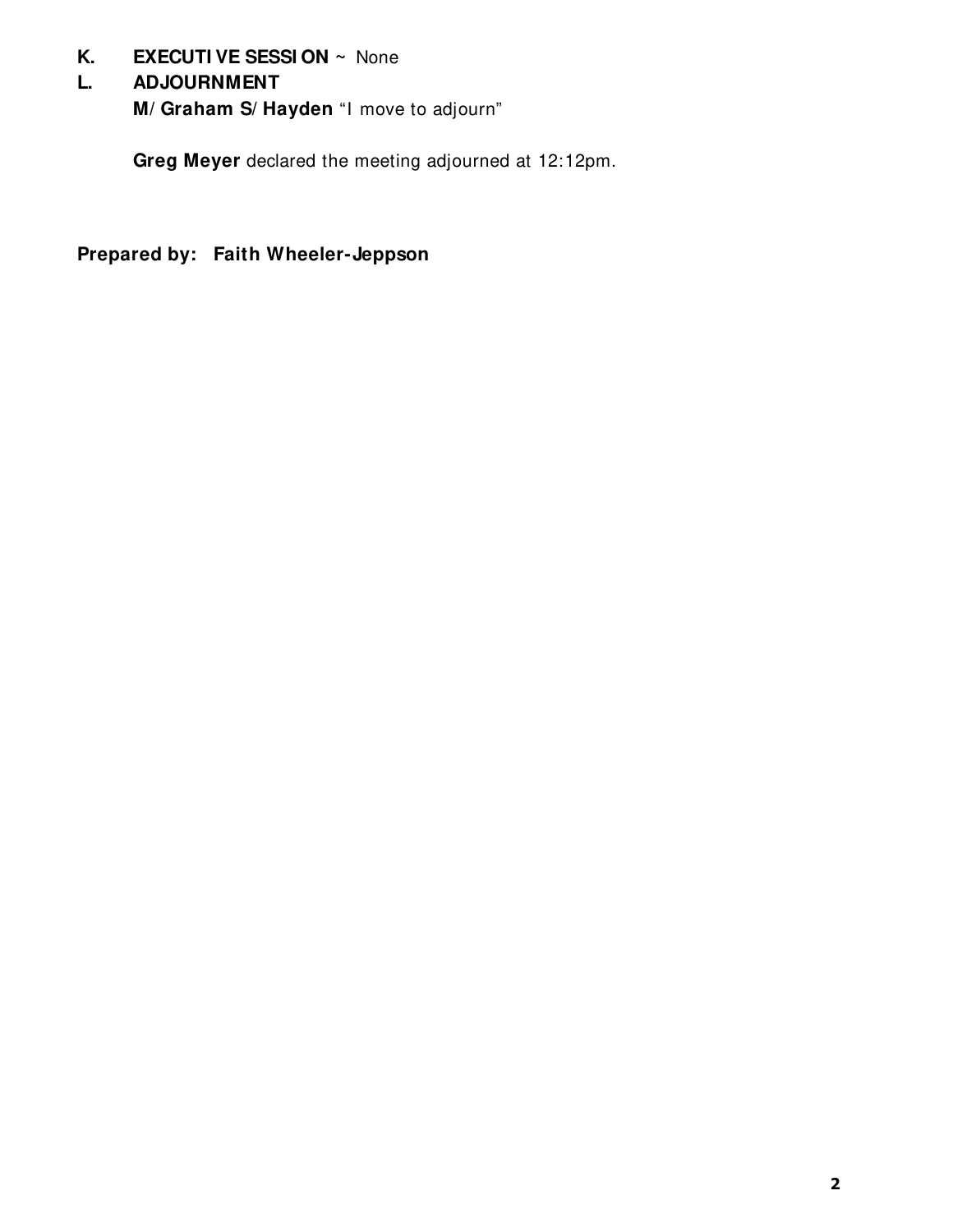## **Minutes CCMC Authority – Board of Directors CCMC Admin Conference Room April 22, 2020 at 12:00pm Special Meeting**

## **CALL TO ORDER AND ROLL CALL –**

 **Greg Meyer** called the Board Meeting to order at 12:00pm. Board members present: **Greg Meyer, Gary Graham, Linnea Ronnegard, Craig Kuntz and Kelsey Hayden (arrived at 12:04)** 

**A quorum was established.** 4 members present.

CCMC staff present: Randall Draney, CEO; Tamara Russin, Director of Ancillary Services; Kim Wilson, Director of Support Services; Barb Jewell, Behavioral Health Program Manager; Vivian Knop, Materials Management and Faith Wheeler-Jeppson, Executive Assistant to the CEO.

## **A. APPROVAL OF AGENDA**

**M/ Ronnegard S/ Kuntz** "I move to approve the Agenda." **Meyer - yea, Ronnegard - yea, Kuntz - yea, Graham – yea, Hayden - absent 4 yeas, 0 nay, 1 absent; Motion passed.** 

## **B. CONFLI CT OF I NTEREST** ~ None

## **C. COMMUNI CATI ONS BY AND PETI TI ONS FROM VI SI TORS**

- 1. Audience Comments ~ None
- 2. Guest Speaker ~ None
- **D. BOARD DEVELOPMENT** ~ None

## **Kelsey Hayden joined the teleconference**

## **E. REPORTS OF OFFI CERS and ADVI SORS**

**Greg Meyer** reported that he had sent out a spread sheet with the wish list priorities and a sheet tracking CCMC grants/donations.

**Kim Wilson** reported that we had applied for the SBA PPA and we should be receiving the \$1.14 million today.

- **F. CORRESPONDENCE** ~ None
- **G. DI SCUSSI ON I TEMS** ~ None
- **H. ACTI ON I TEMS** 
	- **1. Approval of the CEO Contract**

**M/ Ronnegard S/ Graham** "I move that the CCMC Authority Board of Director's approve the CEO contract for Dr. Hannah Sanders, effective April 22, 2020 for a period of 1 year.

The board asked to have a special meeting on Friday to approve the contract, this will allow enough time for them to review that draft contract before voting.

**Ronnegard - no, Meyer - no, Graham – no, Kuntz - no, Hayden - no 3 yeas, 0 nay, 2 absent; Motion passed.**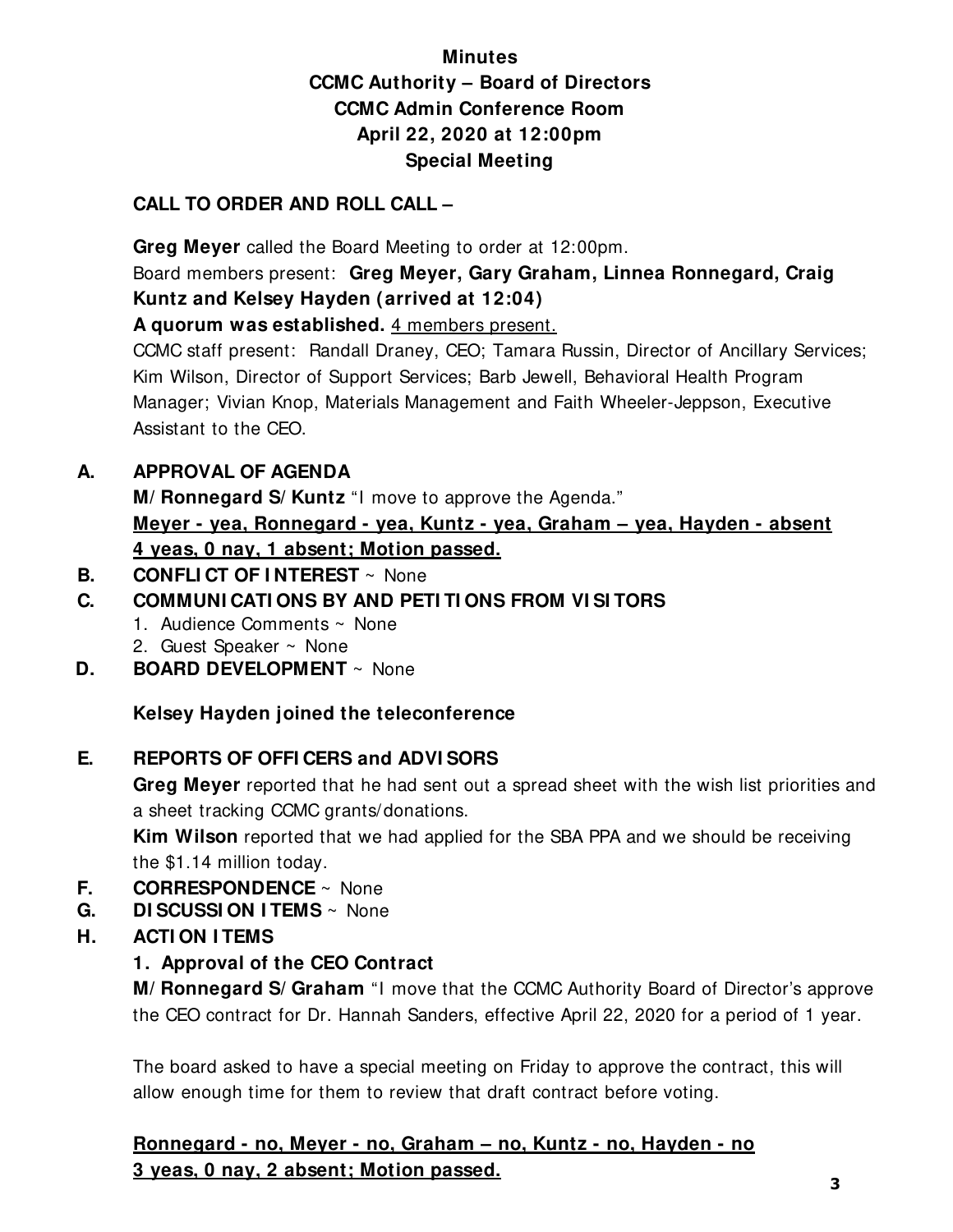**M/ Kuntz S/ Graham** "I move to direct the CCMC Board Chair, Greg Meyer to negotiate and execute a 1 year CO contract with Dr. Hannah Sanders, M.D. in an amount not to exceed \$230,000."

**M/ Kuntz S/ Graham to rescind his motion** 

## **I . AUDI ENCE PARTI CI PATI ON**

## **J. BOARD MEMBERS COMMENTS**

**Graham –** One concern I have is – I have heard of a few comment s that were made on social media saying that the CCMC Board should keep its nose out of (inaudible). That they are injecting themselves into everything. Have we done that?

**Kuntz –** Thanks to staff, everyone is doing a great job. I don't think there is any ill will, I wouldn't worry about what people say. It will be great to have Dr. Sanders back in the community.

**Hayden –** Thank you everybody. I am really excited for Dr. Sanders to be back in Cordova. I see good things on the horizon.

**Meyer –** Thank you staff, everyone is doing a good job.

**Ronnegard –** Thank you to all of the staff for putting forth all of the effort they have been.

**K. EXECUTI VE SESSI ON ~** None

## **L. ADJOURNMENT**

**M/ Kuntz S/ Ronnegard** "I move to adjourn"

**Greg Meyer** declared the meeting adjourned at 12:45pm.

**Prepared by: Faith Wheeler-Jeppson**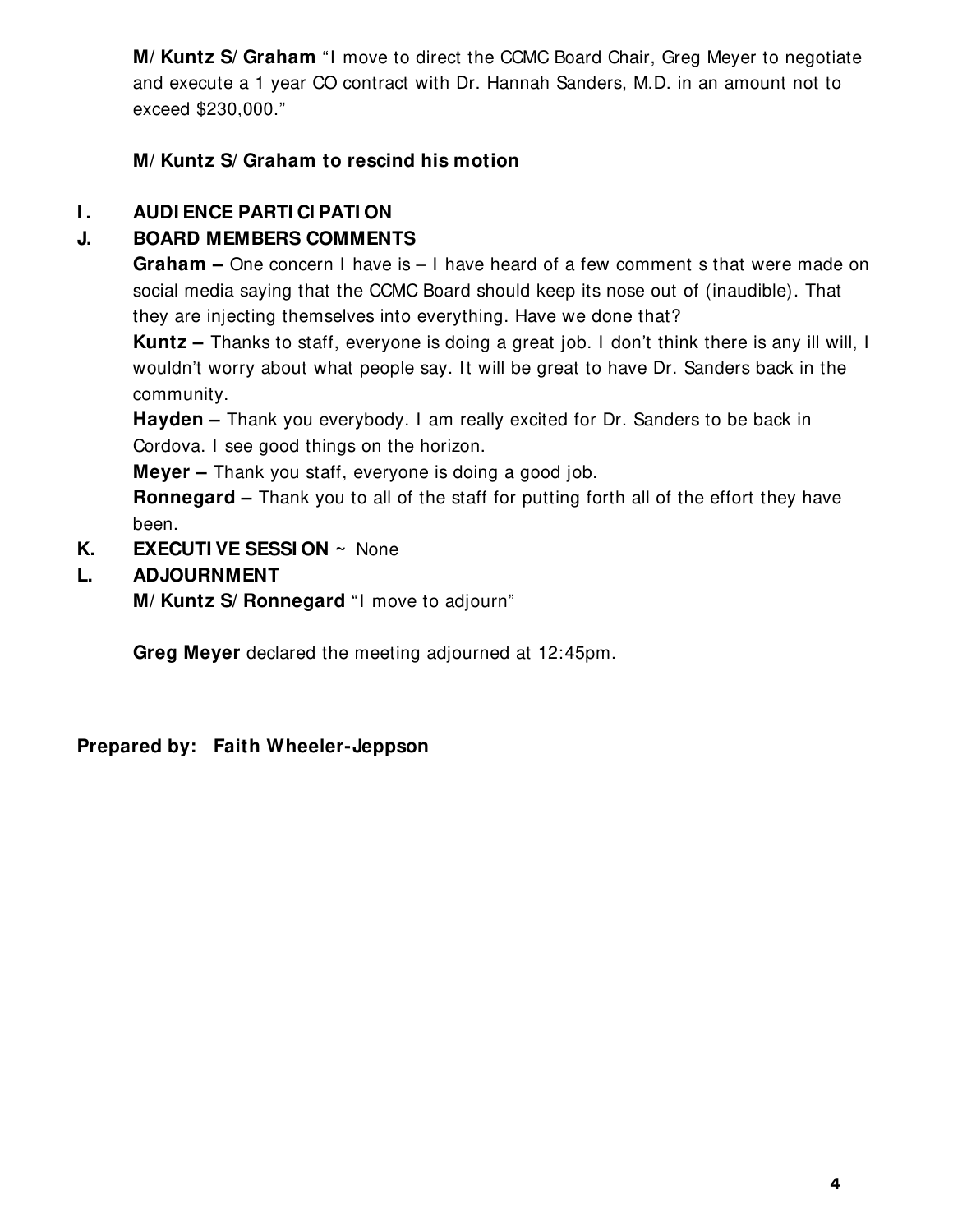## **Minutes CCMC Authority – Board of Directors CCMC Admin Conference Room April 24, 2020 at 12:00pm Special Meeting**

## **CALL TO ORDER AND ROLL CALL –**

 **Greg Meyer** called the Board Meeting to order at 12:00pm. Board members present: **Greg Meyer, Craig Kuntz and Kelsey Hayden A quorum was established.** 3 members present.

CCMC staff present: Randall Draney, CEO; Tamara Russin, Director of Ancillary Services; Kim Wilson, Director of Support Services; Barb Jewell, Behavioral Health Program Manager; Vivian Knop, Materials Management and Faith Wheeler-Jeppson, Executive Assistant to the CEO.

## **A. APPROVAL OF AGENDA**

**M/ Kuntz S/ Hayden** "I move to approve the Agenda."

**Meyer - yea, Ronnegard - absent, Kuntz - yea, Graham – absent, Hayden - yea 3 yeas, 0 nay, 2 absent; Motion passed.** 

**B. CONFLI CT OF I NTEREST** ~ None

## **C. COMMUNI CATI ONS BY AND PETI TI ONS FROM VI SI TORS**

- 1. Audience Comments ~ None
- 2. Guest Speaker ~ None
- **D. BOARD DEVELOPMENT** ~ None

## **E. REPORTS OF OFFI CERS and ADVI SORS**

**Greg Meyer** reported that we did get more money in, some from HHS and from the City.

- **F. CORRESPONDENCE** ~ None
- **G. DI SCUSSI ON I TEMS** ~ None
- **H. ACTI ON I TEMS**

## **1. Approval of the CEO Contract**

**M/ Kuntz S/ Hayden** "I move that the CCMC Authority Board of Director's approve the CEO contract for Dr. Hannah Sanders, effective April 22, 2020 for a period of 1 year.

## **Ronnegard - absent, Meyer - yea, Graham – absent, Kuntz - yea, Hayden - yea 3 yeas, 0 nay, 2 absent; Motion passed.**

## **I. AUDIENCE PARTICI PATION**

Vivian reported that Dr Sanders has been pretty involved in our preparation in response to this event and that's a good step in the right direction. I am thankful that you guys have taken that step.

Barb Jewell spoke to in appreciation of the Board.

Kim Wilson spoke favorably about Dr. Sanders being on is going to be a great thing.

Randall said that he is really happy that she has decided to do this.

## **J. BOARD MEMBERS COMMENTS**

 **Meyer –** Thank you everyone for your hard work and your time. **5**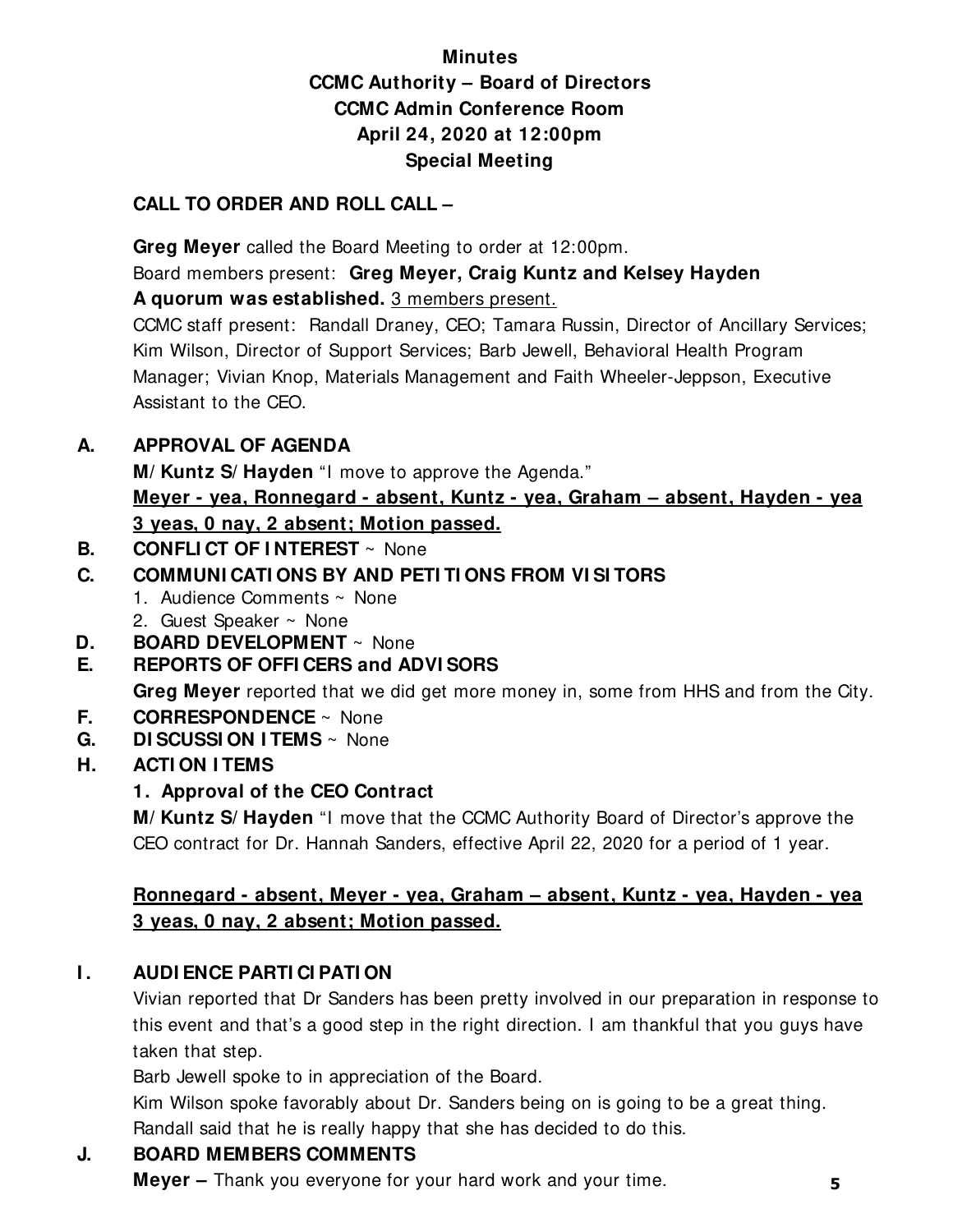**Kuntz –** Asked for clarification as to whether CCMC is making a dent in purchasing the needed items. Thank you to staff. **Hayden –** No comment.

- **K. EXECUTI VE SESSI ON ~** None
- **L. ADJOURNMENT M/ Hayden S/ Kuntz** "I move to adjourn"

**Greg Meyer** declared the meeting adjourned at 12:10pm.

**Prepared by: Faith Wheeler-Jeppson**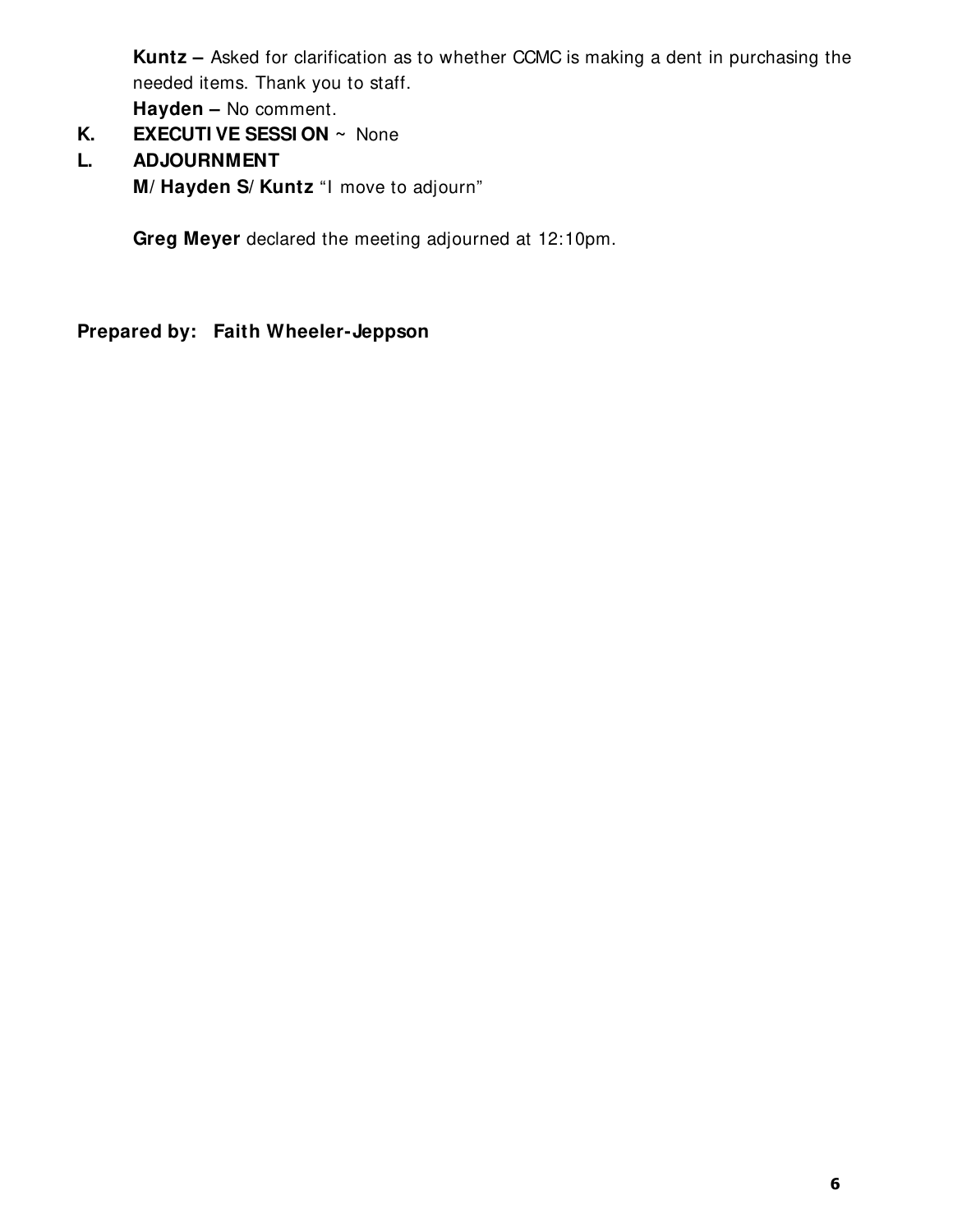#### ADMINISTRATIVE REPORT TO THE BOARD Randall Draney, CEO April 30, 2020 Board Meeting

#### Financial Statements

The March statements will be available by the board meeting.

#### Maintenance Problems

The repairs on the elevator was ordered and we are awaiting parts.

#### Physician Recruiting

Dr Gloe will be here permanently around August/September, 2020.

#### COVID-19 Activities

Wow! Too many to write down. Vivian, Incident Commander, will give the board an update.

#### COVID-19 Funding

Wow again! A lot of activity! Kim (HR Director) will give the board an update.

#### Board, Medical Staff, CCMC Staff

Awesome teamwork! Every ONE rose to the challenge!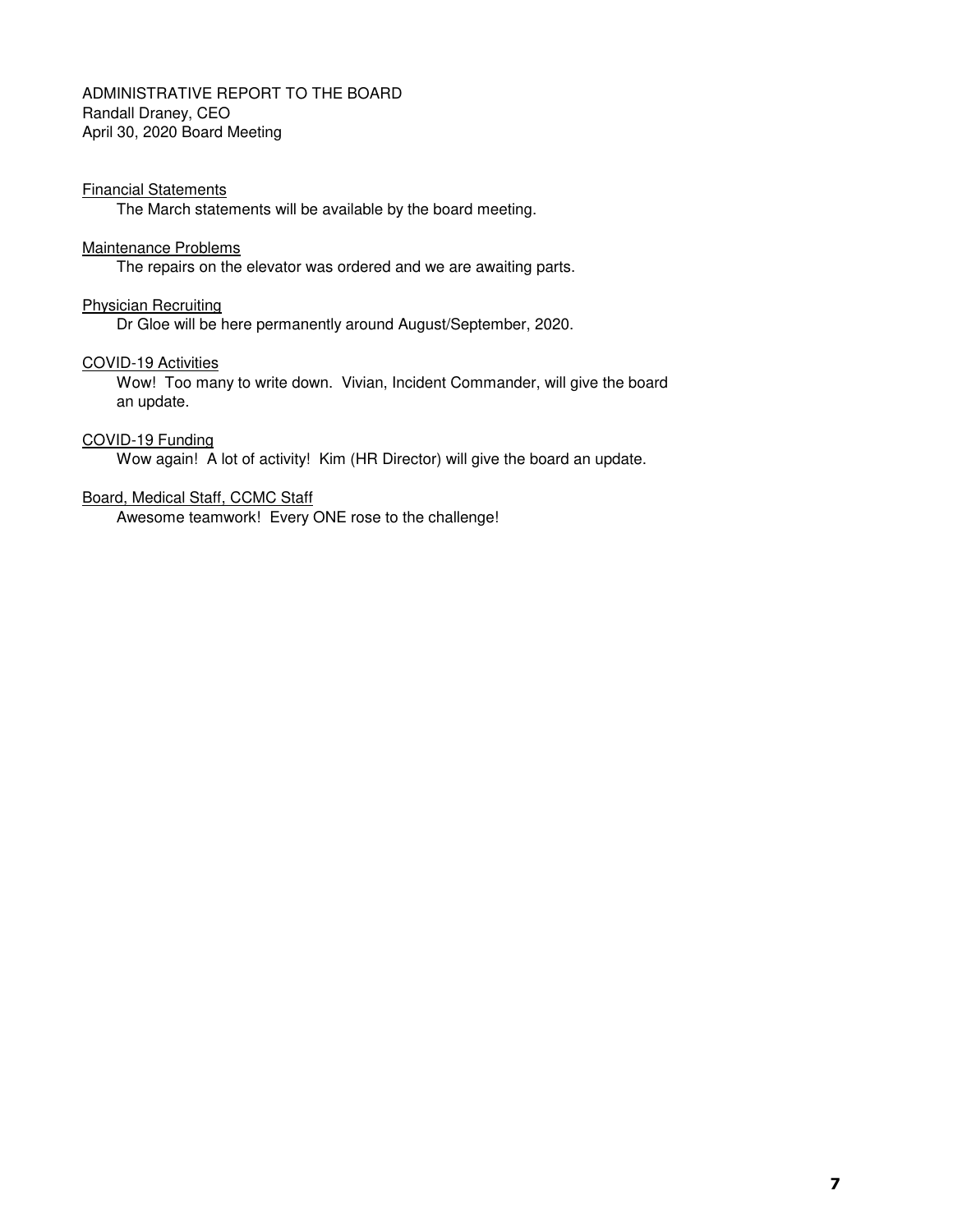| İ<br>l<br>ï                   |
|-------------------------------|
| È<br>F                        |
| ı                             |
| $\overline{\phantom{a}}$<br>j |
| i                             |

|                                         |                           |                      |                                            |                   | $\overline{5}$                 | $\boldsymbol{S}$              | $\mathbf{r}$             | $\overline{5}$                 | $\boldsymbol{S}$         | $\overline{5}$      | $\boldsymbol{S}$ | $\overline{\mathfrak{S}}$ |                          |                         |
|-----------------------------------------|---------------------------|----------------------|--------------------------------------------|-------------------|--------------------------------|-------------------------------|--------------------------|--------------------------------|--------------------------|---------------------|------------------|---------------------------|--------------------------|-------------------------|
|                                         | ឹម                        | Feb                  | ⋟<br>Σã                                    | $\frac{30}{4}$    | May                            | <b>Syd</b>                    | $\bar{5}$                | Aug                            | Sep                      | $\ddot{\mathrm{c}}$ | $\frac{5}{2}$    | Dec                       | Cumulative Monthly       |                         |
| Census<br>losp Acute+SWB Avg.           |                           |                      |                                            |                   |                                |                               |                          |                                |                          |                     |                  |                           | <b>Total</b>             | Average                 |
| -Y 2020                                 | 3.4                       | 23                   | 4<br>N                                     |                   |                                |                               |                          |                                |                          |                     |                  |                           | တ                        |                         |
| 6102.                                   | $\overline{3.5}$          | $\frac{9}{1}$        | $ a $ ب                                    | $\frac{1}{4}$     | Ņ                              | Ξ.                            | य<br>२                   | 3.3                            | $3.\overline{3}$         | $\frac{2}{3}$       | 4.0              | $4.\overline{3}$          |                          | $\frac{1}{2}$           |
| 8102.<br>≧                              | 6.4                       | $\overline{4}$<br>4. | 4                                          | 8.5               | ⊤.<br>$\overline{\phantom{0}}$ | œ<br>$\overline{\phantom{0}}$ | $\overline{c}$           | ဟ္<br>$\overline{\phantom{0}}$ | $\overline{c}$           |                     | 2.3              | $-2.6$                    | $\frac{30.4}{33.6}$      |                         |
| <b>Acute Admits</b>                     |                           |                      |                                            |                   |                                |                               |                          |                                |                          |                     |                  |                           |                          |                         |
| $-Y$ 2020                               | $\sim$                    | $\circ$              | ↽                                          |                   |                                |                               |                          |                                |                          |                     |                  |                           | က                        | $\frac{0}{1}$           |
| 6102.                                   | $\mathbf \omega$          | $\circ$              |                                            | 4                 | N                              |                               |                          | 6                              | 4                        | И                   | ω                | ო                         | 36                       |                         |
| 8102.                                   | $\sim$                    | $\overline{ }$       | $\alpha$  ഗ                                | 4                 |                                | 4                             | ന∣ഗ                      | က                              | $\sim$                   | 0                   | 4                | က                         | 47                       | <b>ာ</b> ကြ             |
| <b>Acute Patient Days</b>               |                           |                      |                                            |                   |                                |                               |                          |                                |                          |                     |                  |                           |                          |                         |
|                                         | 5                         | $\circ$              |                                            |                   |                                |                               |                          |                                |                          |                     |                  |                           | თ                        | 3.0                     |
|                                         |                           |                      | ক ত ∞                                      | 으                 | r                              | 4                             | င္                       | $\frac{1}{2}$                  | N                        | ო                   | $\frac{1}{1}$    | ∓                         | <u>is</u>                | $\overline{\mathsf{Q}}$ |
| EY 2018<br>FY 2019<br>FY 2018           | <u>ကြွသ</u>               | ం∣∞                  |                                            | တ                 | $\mathbf{\Omega}$              | $\subseteq$                   | $\frac{6}{1}$            | ဖ                              | ∣ഥ                       | 0                   | ∞                | F                         | 25                       | 10.4                    |
| LS<br>SWB Adm                           |                           |                      |                                            |                   |                                |                               |                          |                                |                          |                     |                  |                           |                          |                         |
| 0202 A <sub>=</sub>                     |                           |                      | $\overline{\phantom{0}}$                   |                   |                                |                               |                          |                                |                          |                     |                  |                           | က                        | $\frac{0}{1}$           |
| FY 2019<br>FY 2018                      | $\sim$ $\sim$             | $\sim$               | $\circ$                                    | 0                 | 0                              | 0                             | ო                        | 0                              | 0                        | И                   |                  |                           | $\overline{1}$           | 0.9                     |
|                                         |                           |                      | $\circ$                                    | 0                 | $\circ$                        | က                             |                          |                                | ┯                        | $\circ$             | 0                |                           | $\frac{1}{2}$            | $0.\overline{8}$        |
| <b>SWB Patient Days</b>                 |                           |                      |                                            |                   |                                |                               |                          |                                |                          |                     |                  |                           |                          |                         |
| 5020 A                                  | 99                        | 6                    | 20                                         |                   |                                |                               |                          |                                |                          |                     |                  |                           | 230                      | 77                      |
| EY 2018<br>FY 2018                      | 57                        | $\overline{4}$       | $\overline{55}$                            | $rac{9}{16}$      | $\overline{5}$                 | $\overline{\mathrm{c}}$       | 5                        | <u> ္တု</u>                    | $\frac{5}{8}$            | $\frac{8}{8}$       | $\frac{8}{2}$    | <u>ন</u>                  | 806                      | 67                      |
|                                         | 166                       | $\frac{6}{1}$        | $\overline{5}$<br>$\overline{\phantom{0}}$ |                   | $\overline{5}$                 | $\frac{3}{4}$                 | SO                       |                                |                          |                     | 8                | 5                         | 895                      | 75                      |
| Aamits<br>ာ<br><b>COMO</b>              |                           |                      |                                            |                   |                                |                               |                          |                                |                          |                     |                  |                           |                          |                         |
| 0202                                    | $\circ$                   |                      | $\circ$                                    |                   |                                |                               |                          |                                |                          |                     |                  |                           | $\overline{\phantom{0}}$ | 0.3                     |
| 6102.                                   | $\sim$ $\sim$             |                      | $\overline{\phantom{0}}$                   | $\circ$           | $\circ$                        | $\circ$                       | $\circ$                  | $\circ$                        | $\circ$                  | 0                   |                  | 0                         | 5                        | 0.4                     |
| 2018                                    |                           | $\circ$              | $\circ$                                    | $\mathbf{\Omega}$ | $\circ$                        | $\circ$                       |                          | $\circ$                        | $\circ$                  | 0                   | 0                |                           | $\circ$                  | 0.5                     |
| Resident Days<br>ပ<br>COMO <sub>L</sub> |                           |                      |                                            |                   |                                |                               |                          |                                |                          |                     |                  |                           |                          |                         |
| FY 2020                                 | $\frac{1}{3}$             |                      |                                            |                   |                                |                               |                          |                                |                          |                     |                  |                           | 909                      | 303                     |
| 6102,                                   | 888                       | $\frac{1}{28}$       | $\frac{1}{2}$                              | $\frac{300}{295}$ | 310                            | 300                           | 280                      | 310                            | 300                      | 310                 | 300              | 303                       | 3,598                    | 300                     |
| $=$ Y 2018                              |                           |                      |                                            |                   | $\overline{310}$               | 286                           | 808                      | $\overline{310}$               | $\frac{8}{300}$          | $\overline{016}$    | $\frac{8}{300}$  | 304                       | 3,615                    | $\overline{301}$        |
| Avg. Census<br>ပ<br><b>JOMOC</b>        |                           |                      |                                            |                   |                                |                               |                          |                                |                          |                     |                  |                           |                          |                         |
| $-5020$                                 | 10.0                      | 10.3                 | $\circ$<br><u>ّب</u>                       |                   |                                |                               |                          |                                |                          |                     |                  |                           | 30.3                     | 10.1                    |
| 2019                                    | 0<br>$\dot{P}$            | 10.0                 | O <br>Ş                                    | 10.0              | 10.0                           | $\circ$<br>$\overline{O}$     | 10.0                     | 10.0                           | $\circ$<br>$\frac{1}{2}$ | 10.0                | 10.0             | 0<br>$\frac{1}{2}$        | 120.0                    | 10.0                    |
| <b>FY2018</b>                           | 10.0                      | 10.0                 | $\overline{a}$                             | 10.0              | 10.0                           | 10.0                          | 10.0                     | 10.0                           | 10.0                     | 10.0                | 10.0             | 10.0                      | 120.0                    | 10.0                    |
| <b>ER</b> Visits                        |                           |                      |                                            |                   |                                |                               |                          |                                |                          |                     |                  |                           |                          |                         |
| <b>EY 2020</b>                          | 86                        | 38                   | $rac{4}{2}$                                |                   |                                |                               |                          |                                |                          |                     |                  |                           | 108                      | $\frac{36}{50}$         |
| $=$ Y 2019                              | $\overline{\mathfrak{S}}$ | $\frac{1}{4}$        |                                            | 54                | 60                             | $\frac{25}{9}$                | 89                       | ᇮ                              | 54                       | $\frac{3}{4}$       | 2                | 28                        | 594                      |                         |
| F&2018                                  | 46                        | 43                   | <b>OC</b>                                  | $\frac{4}{6}$     | 54                             |                               | $\overline{\mathcal{E}}$ | $\frac{5}{4}$                  | 52                       | ကြွ                 | န္တ              | ခြ                        | 591                      | 6 <sup>b</sup>          |
|                                         |                           |                      |                                            |                   |                                |                               |                          |                                |                          |                     |                  |                           |                          |                         |

<mark>ຕ</mark>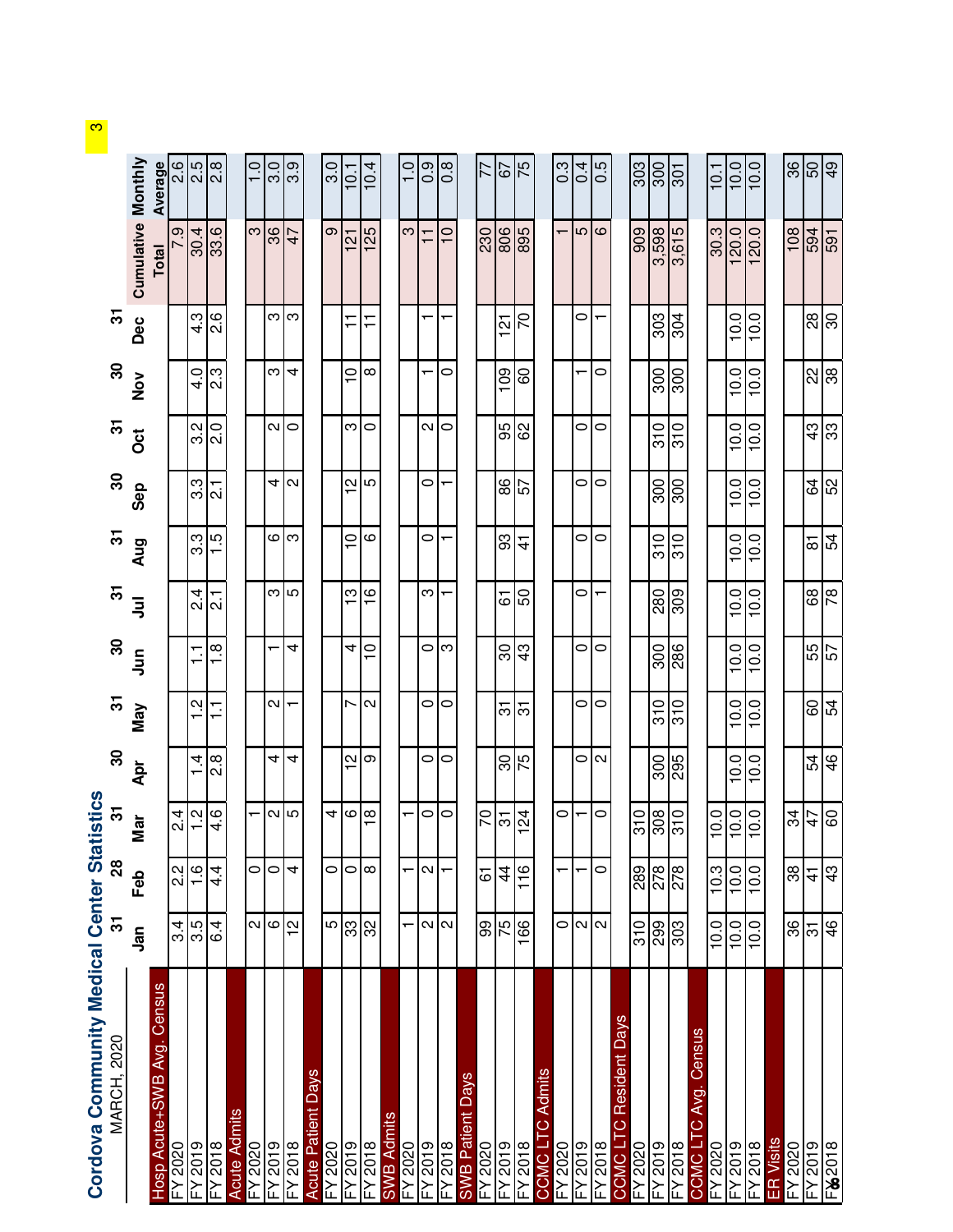Cordova Community Medical Center Statistics

| Cordova Community Medical Center Statistics<br>MARCH, 2020<br>MARCH, 2020                                                                                          |                |                     |                                 |                  |                  |                  |                         |                |                  |                |                |                    |                           |                 |
|--------------------------------------------------------------------------------------------------------------------------------------------------------------------|----------------|---------------------|---------------------------------|------------------|------------------|------------------|-------------------------|----------------|------------------|----------------|----------------|--------------------|---------------------------|-----------------|
| MARCH,                                                                                                                                                             |                |                     |                                 | $\boldsymbol{S}$ | $\overline{5}$   | $\boldsymbol{S}$ | $\overline{5}$          | $\overline{5}$ | $\boldsymbol{S}$ | $\overline{5}$ | ႙              | 5                  |                           |                 |
|                                                                                                                                                                    | <u>កិ</u>      | <b>Ba</b>           | Σã                              | Apr              | Nay              | S<br>Jun         | ミ                       | Aug            | Sep              | ö              | $\frac{8}{2}$  | Dec                | <b>Cumulative Monthly</b> |                 |
| Outpatient Registrations w/ER                                                                                                                                      |                |                     |                                 |                  |                  |                  |                         |                |                  |                |                |                    |                           |                 |
| FY 2020                                                                                                                                                            | 183            | 192                 | 147                             |                  |                  |                  |                         |                |                  |                |                |                    | 522                       | 174             |
| FY 2019                                                                                                                                                            | $\frac{44}{3}$ | 168                 | 5                               | 374              | 254              | 202              | 241                     | 263            | 206              | 213            | $\frac{1}{8}$  | $\frac{8}{2}$      | 2,615                     | 218             |
| FY 2018                                                                                                                                                            | 162            | 58                  | ო<br><u>년</u>                   | 301              | 235              | 176              | 204                     | 198            | 152              | 59             | 47             | 128                | 2,233                     | 186             |
| Procedures<br>$\overline{\mathsf{P}}$                                                                                                                              |                |                     |                                 |                  |                  |                  |                         |                |                  |                |                |                    |                           |                 |
| $FY$ 2020                                                                                                                                                          | 309            | 409                 |                                 |                  |                  |                  |                         |                |                  |                |                |                    | 1.032                     | 344             |
| $\frac{1002 \times 100}{\frac{1000 \times 1000}{\frac{1000 \times 1000}{\frac{10000}{\frac{10000}{\frac{10000}{\frac{10000}{\frac{10000}{\frac{10000{1000}}}}}}}}$ | 443            | $\frac{86}{221}$    | $rac{21}{180}$<br>$rac{12}{15}$ | 440              |                  | 358              | 305                     | 352            |                  | 295            | $\overline{3}$ | $\frac{1}{\infty}$ | $\frac{4,324}{3,736}$     | 360             |
|                                                                                                                                                                    |                |                     |                                 | 215              | $\frac{25}{295}$ | 281              | 271                     | 408            | $\frac{294}{33}$ | 400            | 424            | 333                |                           | 311             |
| Lab Tests                                                                                                                                                          |                |                     |                                 |                  |                  |                  |                         |                |                  |                |                |                    |                           |                 |
| FY 2020                                                                                                                                                            | 252            | 295                 | 233                             |                  |                  |                  |                         |                |                  |                |                |                    | 780                       | 260             |
| FY 2019                                                                                                                                                            | 330            | 356                 | 198                             | 361              | 423              | 244              | 366                     | 473            | 378              | 310            | 392            | 406                | 4,237                     | 353             |
| FY 2018                                                                                                                                                            | 352            | 290                 | 339                             | 208              | 269              | 244              | 358                     | 269            | 215              | 236            | 285            | 267                | 3,332                     | 278             |
| X-Ray Procedures                                                                                                                                                   |                |                     |                                 |                  |                  |                  |                         |                |                  |                |                |                    |                           |                 |
| FY 2020                                                                                                                                                            | 47             | $\frac{6}{4}$       | ပ္ပ                             |                  |                  |                  |                         |                |                  |                |                |                    | 151                       | 50              |
| FY 2019                                                                                                                                                            | $\frac{4}{4}$  | 52                  | က္က                             | 88               | 86               | 88               | र्द                     | గ్ర            | 77               | 59             | တွ             | 46                 | 865                       | 22              |
| FY 2018                                                                                                                                                            | 57             | 86                  | 58                              | 89               | 50               | 59               | 7                       | යි             | တွ               | 53             | ౚ              | ౚ                  | 585                       | $\frac{1}{6}$   |
| CT Procedures                                                                                                                                                      |                |                     |                                 |                  |                  |                  |                         |                |                  |                |                |                    |                           |                 |
| FY 2020                                                                                                                                                            | 으              | $\overline{4}$      |                                 |                  |                  |                  |                         |                |                  |                |                |                    | 39                        | $\frac{3}{2}$   |
| FY 2019                                                                                                                                                            | က္             | $\boldsymbol{\sim}$ | က က                             | Ю                | 88               | $\overline{1}$   | $\overline{24}$         | 35             | <u>인</u>         | 6              | 으              | စ္                 | <b>Z07</b>                | $\overline{17}$ |
| FY 2018                                                                                                                                                            | $\frac{1}{4}$  | $\overline{ }$      | G                               | ↖                | r                | $\frac{4}{1}$    | $\frac{\infty}{\infty}$ | <u>인</u>       | თ                | $\infty$       | 0              | 0                  | $\frac{1}{2}$             | $\frac{0}{1}$   |
| <b>ISIIS</b><br><u>o</u><br><b>CCMC CI</b>                                                                                                                         |                |                     |                                 |                  |                  |                  |                         |                |                  |                |                |                    |                           |                 |
| FY 2020                                                                                                                                                            | 186            | 193                 | $\frac{1}{4}$                   |                  |                  |                  |                         |                |                  |                |                |                    | 520                       | 173             |
| FY 2019                                                                                                                                                            | 162            | 161                 | 144                             | 178              | 250              | 205              | 247                     | 252<br>236     | 207              | 360            | 183            | 173                | 2,522                     | 210             |
| FY 2018                                                                                                                                                            | 206            | <b>183</b>          | ါ္က<br>ಗ                        | 176              | 219              | $\frac{8}{1}$    | 170                     |                | $\overline{4}$   | 270            | 201            | 152                | 2,447                     | 204             |
| Visits<br>i<br>H<br><b>Behaviora</b>                                                                                                                               |                |                     |                                 |                  |                  |                  |                         |                |                  |                |                |                    |                           |                 |
| <b>FY 2020</b>                                                                                                                                                     | 153            | 38                  | 38                              |                  |                  |                  |                         |                |                  |                |                |                    | 429                       | 143             |
| FY 2019                                                                                                                                                            | 29             | 8                   | တ္တ                             | 8                | 89               | 88               | 59                      | 6              | $\overline{5}$   | $\frac{48}{1}$ | 112            | 107                | 1,075                     | ဓ               |
| FY 2018                                                                                                                                                            | $\overline{1}$ | 86                  | 127                             | 114              | $\frac{2}{11}$   | ဓွ               | 126                     | Ξ              | 35               | 84             | 99             | S,                 | 1,176                     | 86              |
| Retail Pharmacy Scripts                                                                                                                                            |                |                     |                                 |                  |                  |                  |                         |                |                  |                |                |                    |                           |                 |
| FY 2020                                                                                                                                                            | 1,131          | 999                 | 1,568                           |                  |                  |                  |                         |                |                  |                |                |                    | 3,698                     | 1,233           |
| 810Z A∃<br>610Z A∃                                                                                                                                                 | 1,047          | 956<br>752          | $\frac{1,198}{969}$             | 1,135            | 1,184            | 1,142            | 1,270                   | 1,232          | 1,218            | 1,148          | 1,025          | 1,216              | 13,771                    | 4,590           |
|                                                                                                                                                                    | 864            |                     |                                 | 1,002            | 1,072            | 1,020            | 1,093                   | 1,047          | 869              | 1,150          | 984            | 1,048              | 11,870                    | 989             |

<mark>ຕ</mark><br>|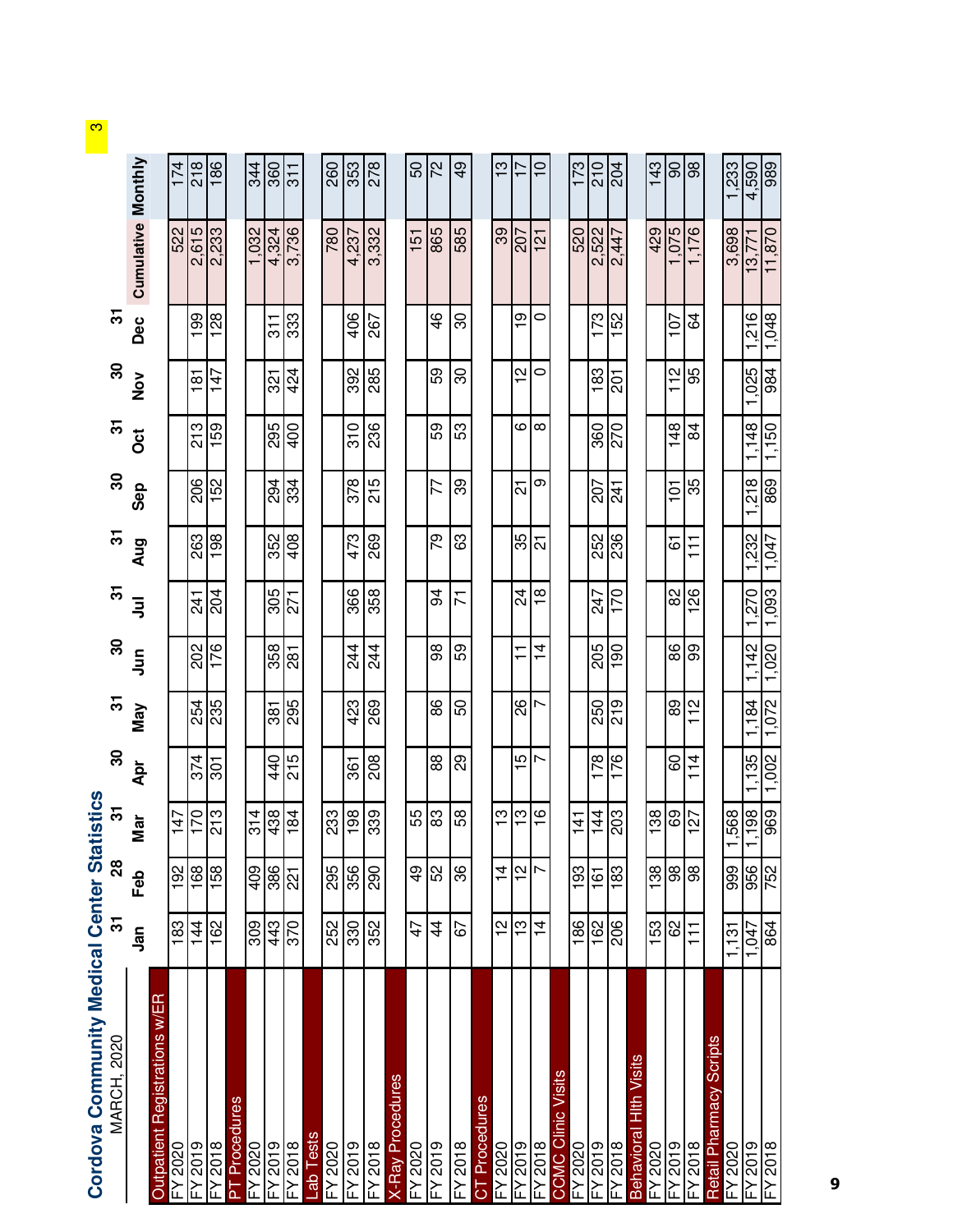Medical Director report 4/20/20202

What a year 2020 has been! The last 2 months required extensive and diligent pandemic response planning. The hospital has gone from having capacity to manage a small handful of respiratory patients at once, to being ready to manage all aspects of a potential cluster in Cordova.

#### **Very Brief overview of our Covid‐19 Response**

Increased oxygen to recommended levels for pandemic response for hospital and community our size

Increased lab capacity for Covid‐19 and supportive lab testing

Increased beds

Increased staffing with surge Staffing plan

Isolated LTC both physical and staffing separation to keep our most vulnerable residents safe

Ordered equipment and supplies including tools for mechanical ventilation in preparation for Covid‐19

Grant and Covid19 funding opportunities closely monitored and applied for

Adopting televideo appointment options in clinic

#### **Volumes**

Across the country, patient volumes are low as people hunker down and avoid injuries. Many others are avoiding care afraid of contracting Covid‐19. We have dedicated exam areas for people that are not demonstrating infectious type illness. We are reaching out to our community to ensure people have access to care they need.

#### **Staffing**

Amazingly mid covid19 pandemic, CCMC successfully executed a last minute recruiting trip for Dr. Paul Gloe. He has agreed to take the position as a full time provider in Cordova. His start date is not yet determined as the current pandemic necessitates we all remain flexible for him to plan this move with his family. He plans to wait until he has integrated into the clinic and hospital. I will provide mentorship to him until he is ready to assume the medical director role.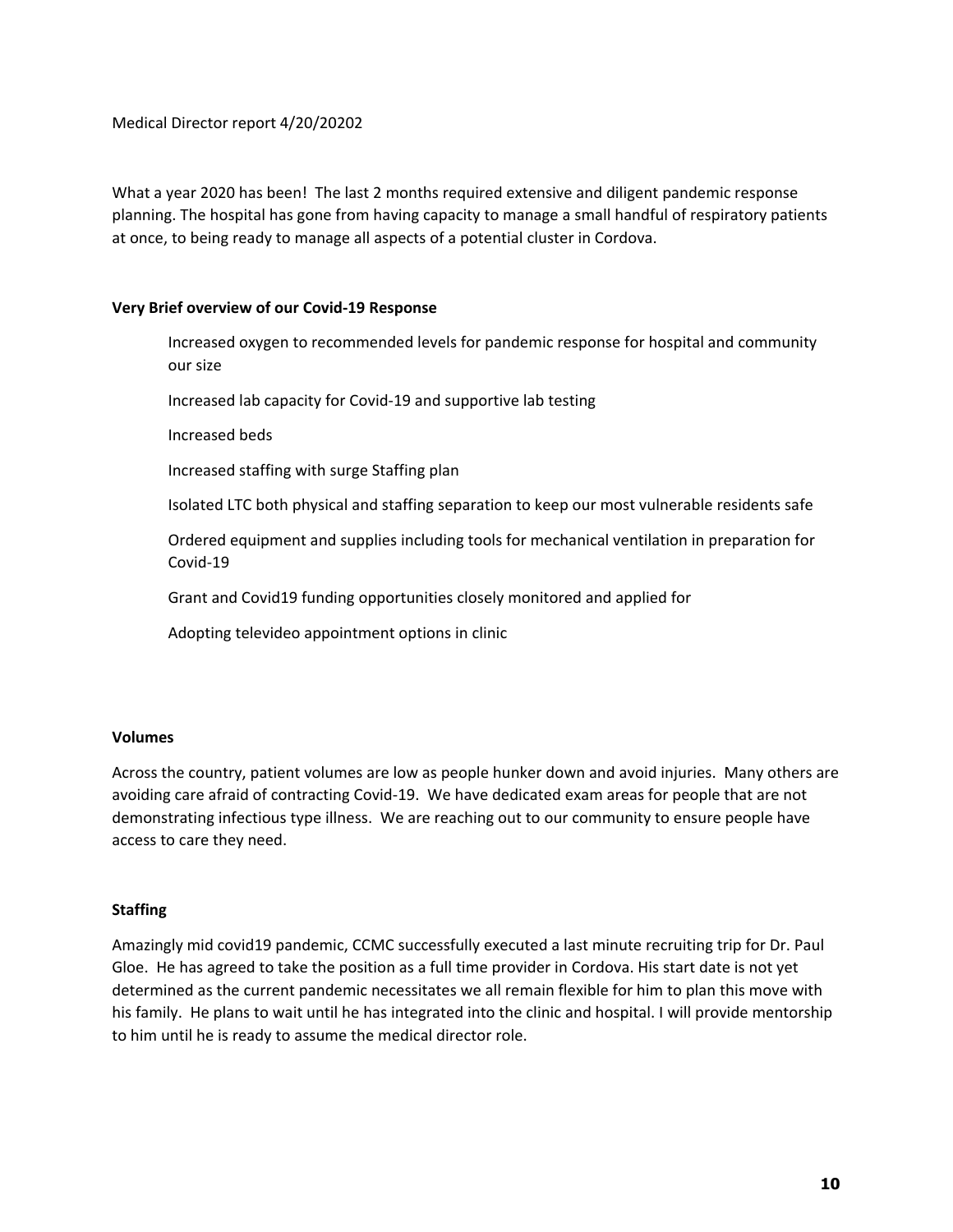To: CCMC Authority Board of Directors From: Kelly Kedzierski, RN RE: April 2020 Nursing Update

- Staffing:
	- We have 5 permanent nursing staff and 3 traveler nurses.
	- We currently have a few ER/Acute nurses scheduled to come to Cordova to help bulk up our staffing so we can continue to meet the needs of our community.
- Census:
	- LTC census is 10. Currently, we have 2 swing bed occupied.
- The ongoing challenges:
	- For the safety of our long-term care residents, the LTC unit has been separated from the main part of the hospital with walls dividing the two areas.
	- We hold monthly Nursing staff meetings. We address many different topics in these meetings with patient safety being the key focus. With COVID19 there are many new protocols going into place on what seems to be a daily basis. As things change protocols will also change.

Kelly Kedzierski, RN

CNO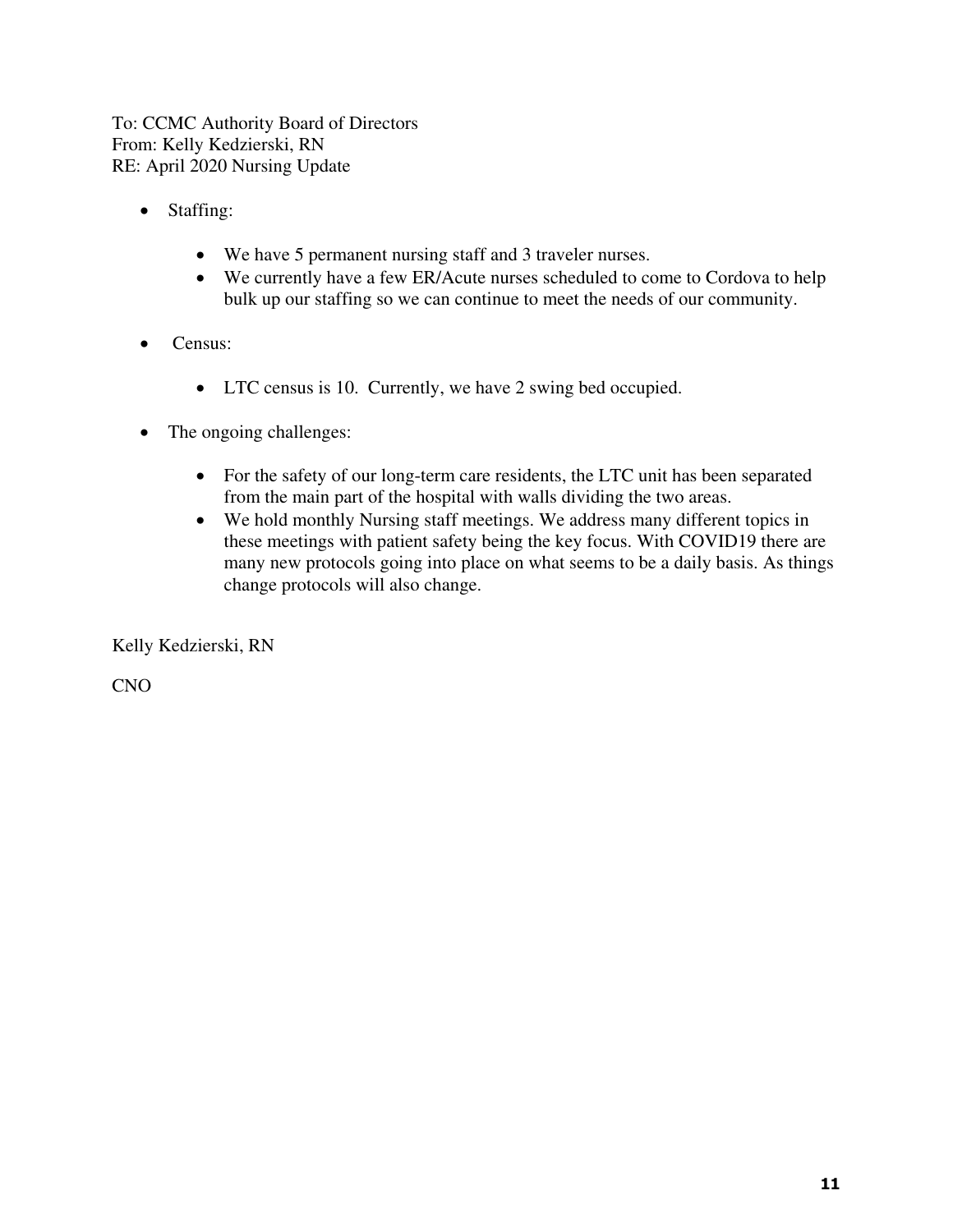To: CCMC Authority Board of Directors From: Kelly Kedzierski, RN RE: April 2020 Quality Improvement Report

### **Quality Improvement**

The CCMC team is continuously and consistently working hard to build a healthcare system that focuses on keeping our community healthy, provides appropriate and timely access to excellent healthcare, and provides the right care, at the right time, in the right place, all the while promoting focused improvement.

Currently we are meeting on a monthly basis. The last Quality meeting was held on January  $24<sup>th</sup>$ , 2020 where we discussed:

- Activities ongoing:
	- LTC unit moved for safety of LTC residents.
	- Environment of care rounds will be conducted by department managers and sent to QAPI coordinator prior to Quarterly meetings.
	- Due to COVID-19 many new protocols are being written and have been implemented, such as: LTC protocol, Cleaning Protocols, ED protocols, Visitation protocols, dietary protocols. Staff and patient daily checks protocols, laundry and supplies protocols. PPE protocols and in-services. Specimen collection in-services and guidelines. Just to name a few.
- $\bullet$  Our next Quality meeting will be a virtual meeting for April 29<sup>th</sup>, 2020.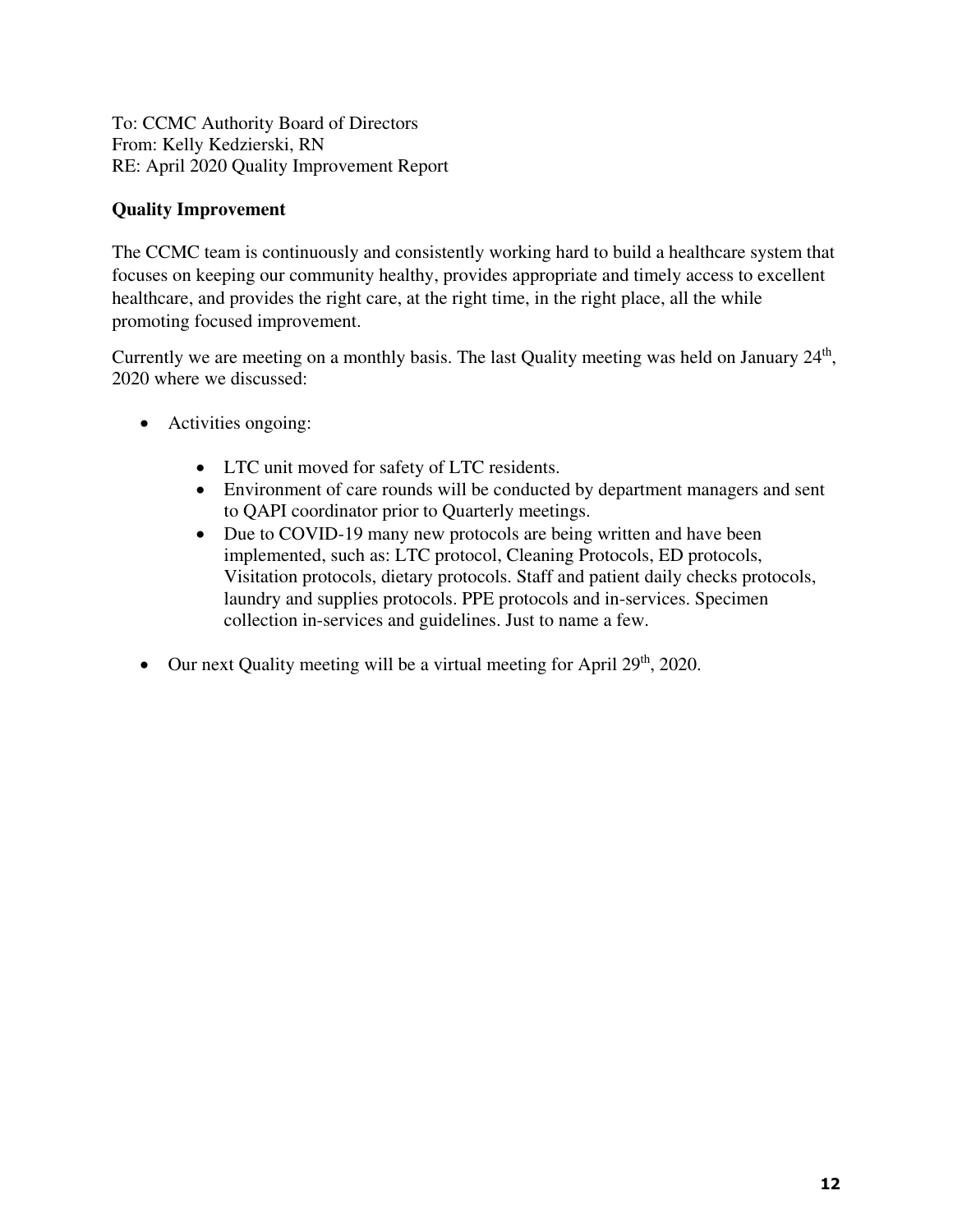To: CCMC Authority Board of Directors From: Kelly Kedzierski, RN RE: April 2020 Infection Prevention

### **Infection Control**

- The last meeting was held on January 31th, 2020. Our next meeting will be a virtual meeting on April  $30th^{th}$ , 2020.
- We are all working diligently and collaboratively during this Covid-19 Pandemic
- CCMC, Ilanka, the city of Cordova and the Emergency management coordinator all attend regular Medical Response Team (MRT) calls on Mondays, Wednesdays and Fridays. CCMC participates in a state wide "Situational Awareness" call with the State every Tuesday and Thursday 2020 and will continue to be on these regularly scheduled calls for as long as they are having them.

**Fun Fact:** The CDC and the Mayo Clinic suggest the following to stay healthy during this Pandemic

### **Take everyday preventive steps**

- Wash your hands frequently.
- Avoid touching your eyes, nose, and mouth.
- Stay home when you are sick.
- Cover your cough or sneeze with a tissue, then throw the tissue in the trash.
- Clean and disinfect frequently touched objects and surfaces.

### **Take care of your body**

- Get enough sleep
- Participate in regular physical activity
- Eat healthy
- Avoid tobacco, alcohol and drugs
- Limit screen time

### **Take care of your mind**

Reduce stress triggers:

**Keep your regular routine.** Maintaining a regular schedule is important to your mental health. In addition to sticking to a regular bedtime routine, keep consistent times for meals, bathing and getting dressed, work or study schedules, and exercise. Also set aside time for activities you enjoy. This predictability can make you feel more in control.

- **Stay busy.** A distraction can get you away from the cycle of negative thoughts that feed anxiety and depression. Enjoy hobbies that you can do at home, identify a new project or clean out that closet you promised you'd get to. Doing something positive to manage anxiety is a healthy coping strategy.
- **Focus on positive thoughts.** Choose to focus on the positive things in your life, instead of dwelling on how bad you feel. Consider starting each day by listing things you are thankful for. Maintain a sense of hope, work to accept changes as they occur and try to keep problems in perspective.
- **Use your moral compass or spiritual life for support.** If you draw strength from a belief system, it can bring you comfort during difficult times.
- **Set priorities.** Don't become overwhelmed by creating a life-changing list of things to achieve while you're home. Set reasonable goals each day and outline steps you can take to reach those goals. Give yourself credit for every step in the right direction, no matter how small. And recognize that some days will be better than others.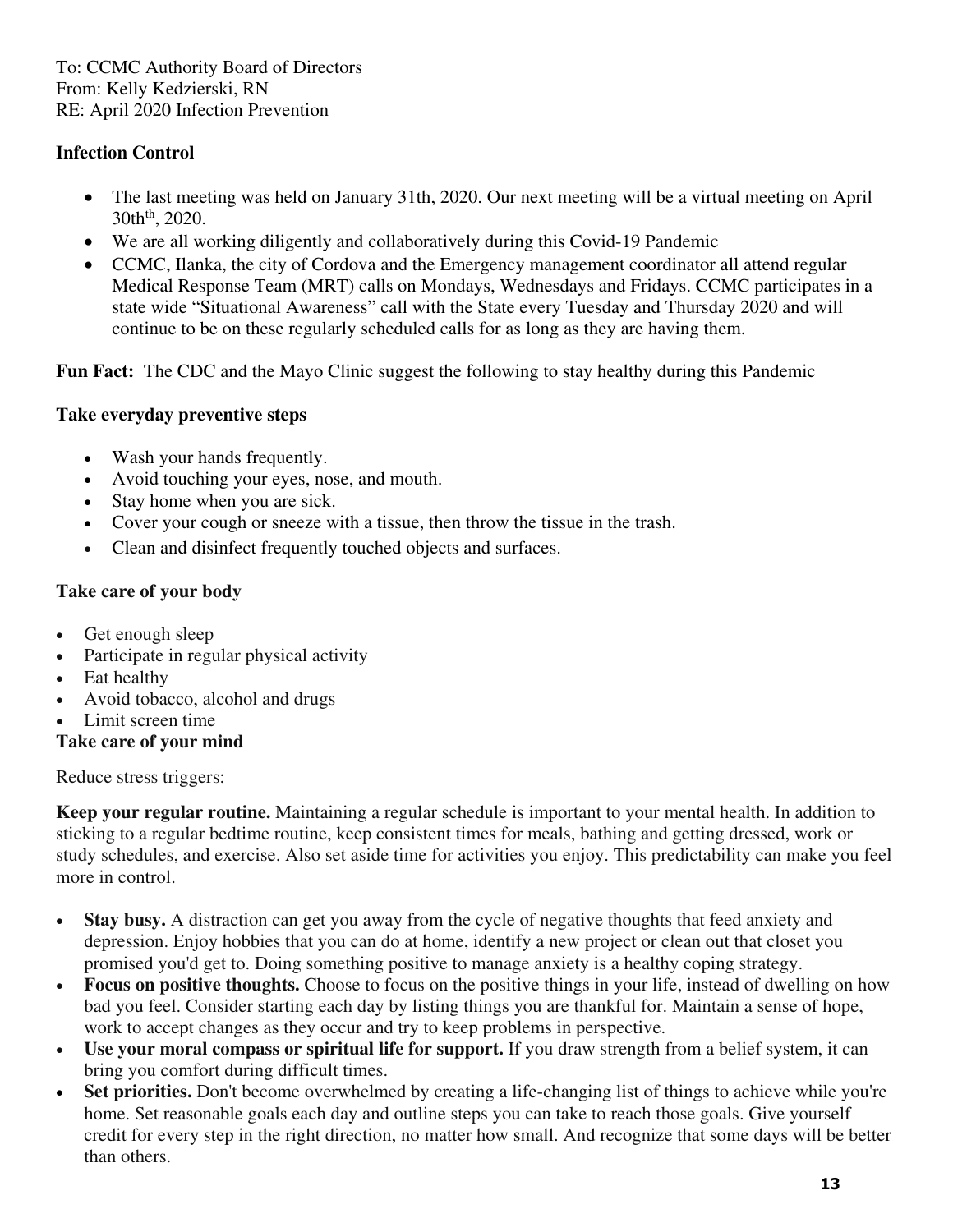CCMC Authority Board of Director's April 2020 Report April 24, 2020 Business Office Mariesa Woods

The business office is currently getting Coding Concepts on boarded and up to speed in the system. There have been a few meetings over the last couple of weeks to so. They are eager and ready. They have gone through our CDM and made some recommendations. There are a couple of kinks due to the system that we are working on together to take the correct approach. My hope is the CDM will be updated by June 30, 2020 for all departments. The last time the CDM was fully reviewed and updated was May 2017.

A goal for the business office is to clean up the system as much as possible. Reports are being ran and being addressed by the team to clean up now that the 3rd party vendor is no longer in the system. Hopefully when reports are run in a few months, the data will be more trustworthy.

The revenue cycle staff continues to have a weekly meeting to discuss internal/systematic/account processing issues. This meeting also serves as a weekly communication that is opened up to other departments, as necessary, to discuss registration, ancillary departments and clinical that effects the billing.

The month of March ending receivables were \$900k. This is about \$46k lower than last March. 2020 has been off to a good start for receivables, averaging about \$700k per month for the first quarter.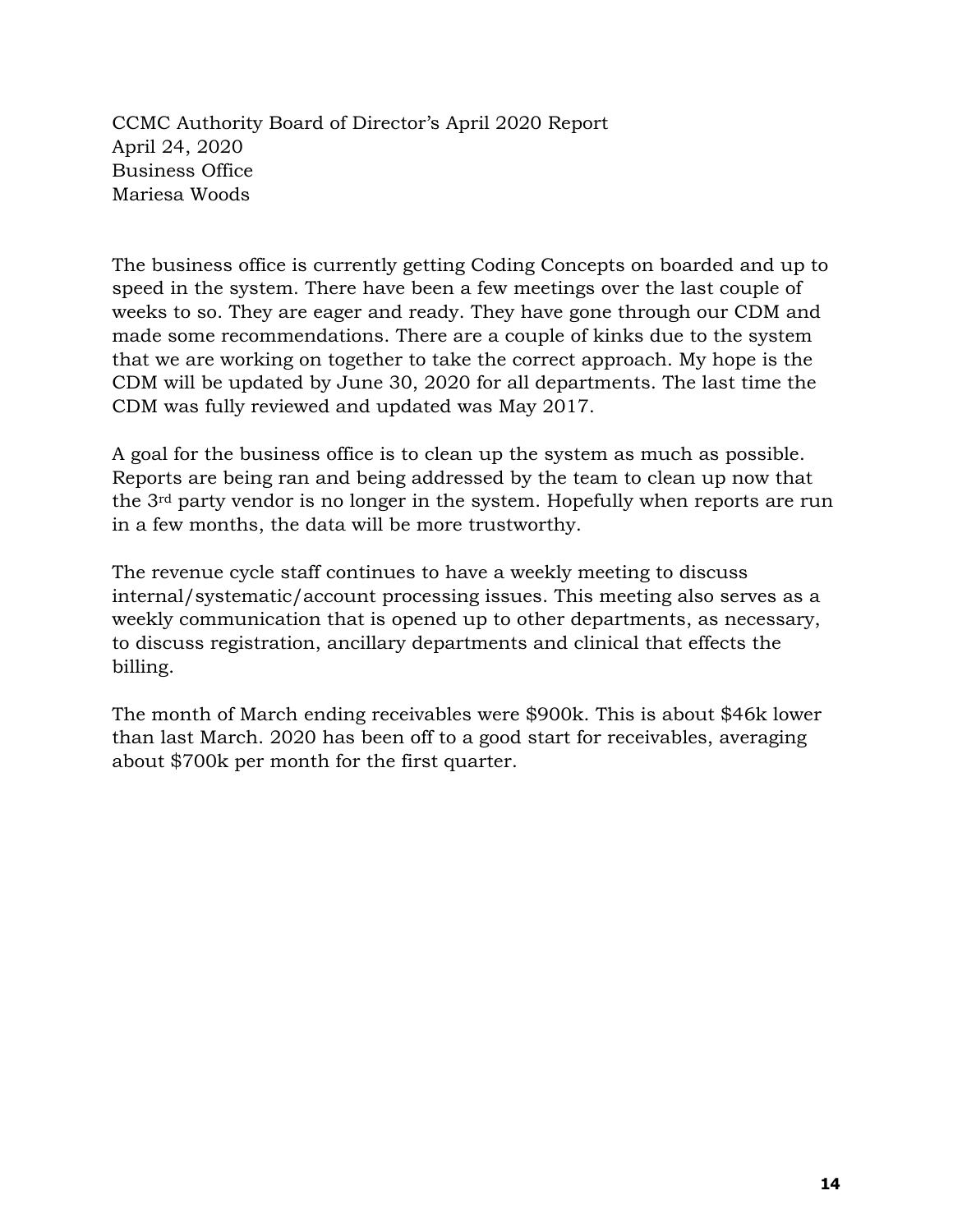CCMC Authority Board of Director's April 2020 Report April 21, 2020 Clinic & Ancillary Services Tamara Russin

### **Clinic**

The Clinic continues to see patients, both in person and via telehealth. There seems to be two kinds of perspectives at the moment: get in before covid hits Cordova and stay home. We are continuing to encourage well child visits with immunizations and other routine follow-ups for things like diabetes, as well as acute issues such as chest pain. It is important for everyone to continue to take care of their overall health even in the middle of a pandemic.

If further testing is needed after a telehealth visit, swabs are being done in the patient vehicle and lab draws are being done in the Clinic by the Clinic nurse to minimize exposure.

The Clinic strongly encourages anyone to call with any concerns. We will make sure those concerns are addressed in the safest possible way.

#### **Lab/Radiology/PT**

Both lab and radiology are scheduling patients as much as possible to avoid patient overlap and provide an opportunity for thorough cleaning between patients. Radiology currently has two technicians and we will be getting a traveler to replace Jeff when he begins seining this summer. The portable xray machine is available for suspected covid scans in the room off the ambulance bay.

The lab received two of the Abbott rapid testing machines. At this time the state of Alaska requires all negative Abbott test swabs to be sent to their lab for confirmation. The lab director is working closely with Dr. Sanders to ensure testing supplies for covid patients are well stocked and the most relevant lab tests are available onsite.

Angela has transitioned many patients to home exercises. She continues to see patients in person when required for ortho surgery follow-up. She has been very pro-active in learning about telehealth options and discussing individual needs with patients and providers. She's committed to providing the safest care for PT patients.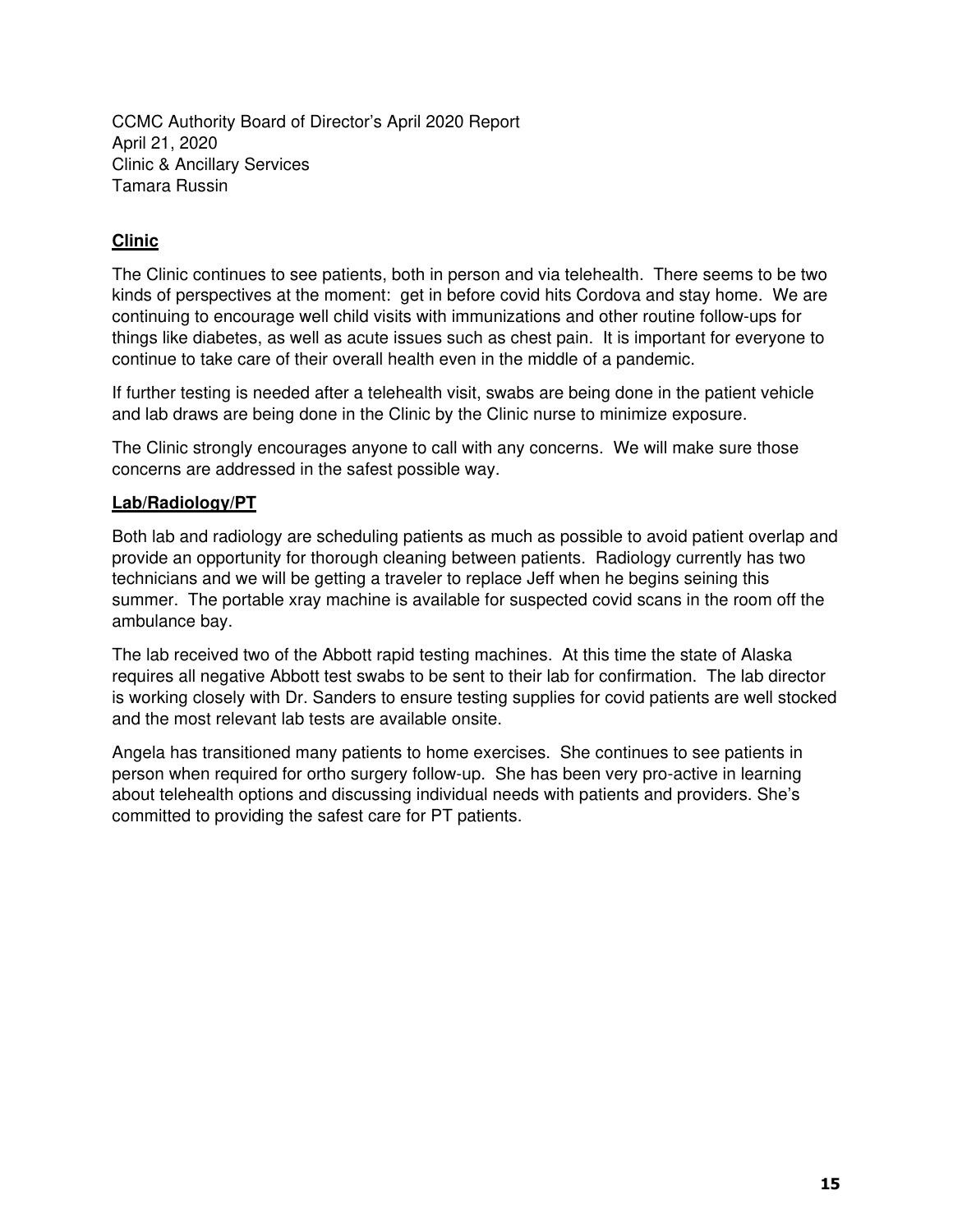#### **April Board Report (January 1/20‐3/31/20) Sound Alternatives Behavioral Health and Developmental Disabilities Services** Barb Jewell‐Behavioral Health Program Manager

#### Behavioral Health

We served 59 individual clients during this time, almost exactly the same as the previous quarter. The number of services declined approximately 15%. Some of this decline is attributed to Spring break as we had a number of clients traveling, and the Coast Guard boat being out. However we also saw a steep decline at the end of March due to the pandemic and anticipate that decline in requested services will continue. At the end of the quarter we began looking at providing services through telehealth going forward and as the state allows.

The need for emergency services increased this quarter. We served 5 individuals and provided 13 emergency services.

We will be submitting our Continuation Grant Application in April.

We started our Parenting class in collaboration with CFRC. It is our first time providing bi lingual services and was going very well. We had some challenges with weather in February, and then needed to put the class on hiatus due to the Pandemic. We are working on ways to provide it over video conferencing.

#### Developmental Disabilities:

This report remains the same. We still have 4 participants with a 5<sup>th</sup> on the State's waitlist for services. Lifeskill classes continue to be offered twice a week, as well as ongoing individual services. Due to travel restrictions our Applied Behavior Analyst could not visit to provide the planned community training. She is providing services remotely. At the end of this quarter we began looking at how to provide services remotely.

We continue to have difficulty recruiting and retaining staff for these challenging positions. We did not have any applicants for positions this quarter despite increased outreach.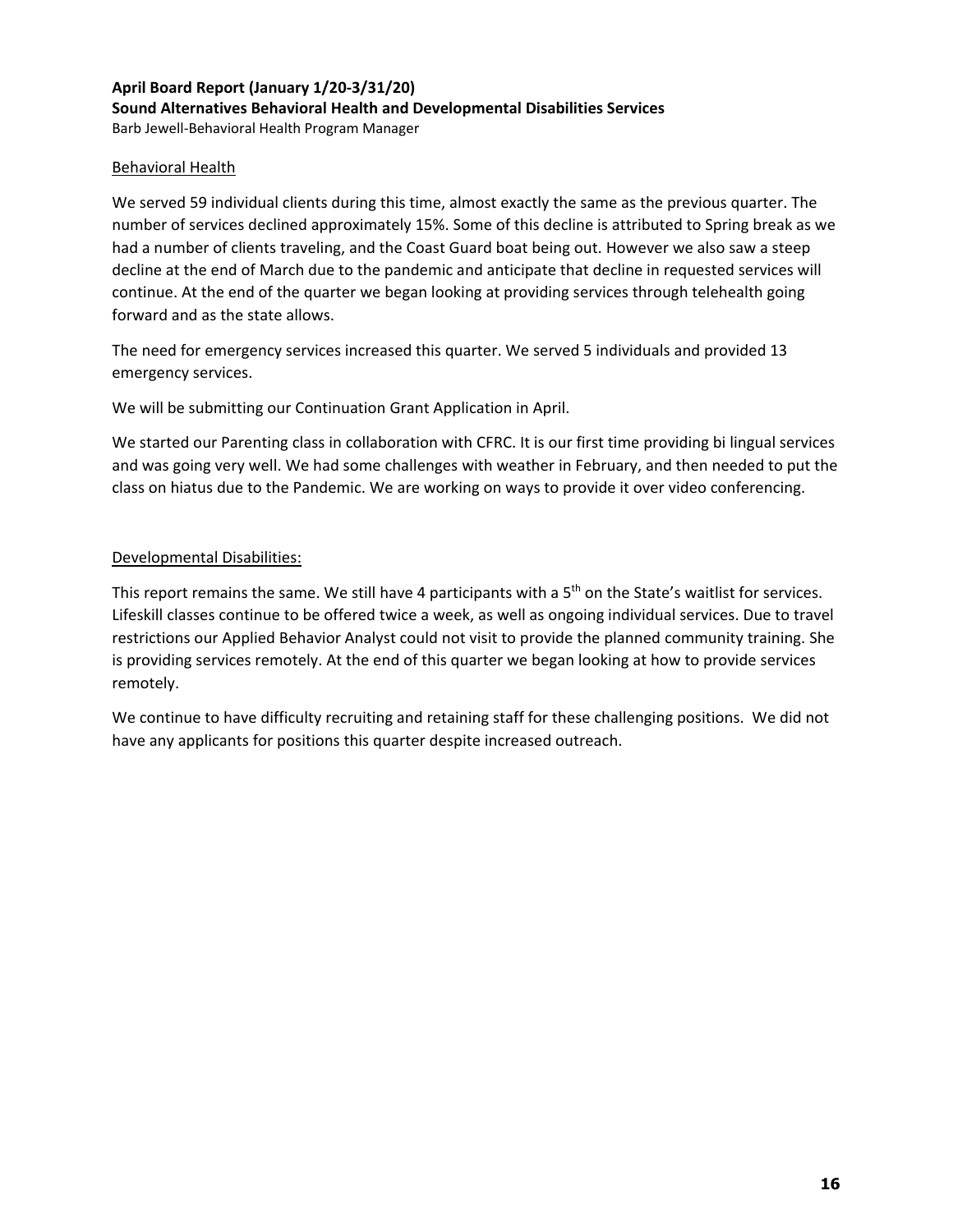

To: CCMC Authority Board of Directors Subject: Adm 802 – Board Interaction with CCMC Staff policy Date: 4/24/2020

Background.

**July 14, 2016** the City Council sitting as the HSB unanimously passed a motion directing Tim Joyce Board Chair to work with staff to create a Communications with Staff policy. The HSB Chair, CEO and CCMC Attorney's worked in conjunction to create a policy that would restrict inappropriate communications between the Board and CCMC Staff. This policy's intent was to direct all CCMC employees to use the internal chain of command (employee > supervisor > department manager > CEO) to discuss issues related to their employment, including compensation, evaluations, discipline, work load, and work environment, also restricting employees from contacting members of the Board regarding any grievance or personnel matters, as neither of these matters are the responsibility or role of the Board.

At the **October 13, 2016 HSB Meeting**, the members present unanimously passed the current ADM 802 Board Interactions with Staff policy.

At the **October 30, 2019** Board Meeting Chair Greg Meyer offered to be the CEO's designee so that if there is an issue hospital employees would be able to go to Greg and discuss it in lieu of having the CEO present for every discussion between a Board Member and an employee.

**November 14, 2019** the Board of Directors reviewed the current policy and felt it to be too restrictive. The Board Vice-Chair offered to email recommended changes to be made to the existing policy to make it less restrictive and allow for the Board and Staff to communicate more freely.

At the QMC (Quality Management Committee) Meeting on **February 20th 2020**  ADM 802 policy with recommended changes by the Board was on the Agenda for approval, after careful review and discussion amongst the members of QMC the policy was not approved. The following recommended motions were made by the QMC with unanimous consent.

Motion to recommend that the Board of Directors draft and approve a Board Communications policy with no restrictions regarding communications between staff and the Board.

Motion to recommend that ADM 802 Board Interactions with Staff policy be archived.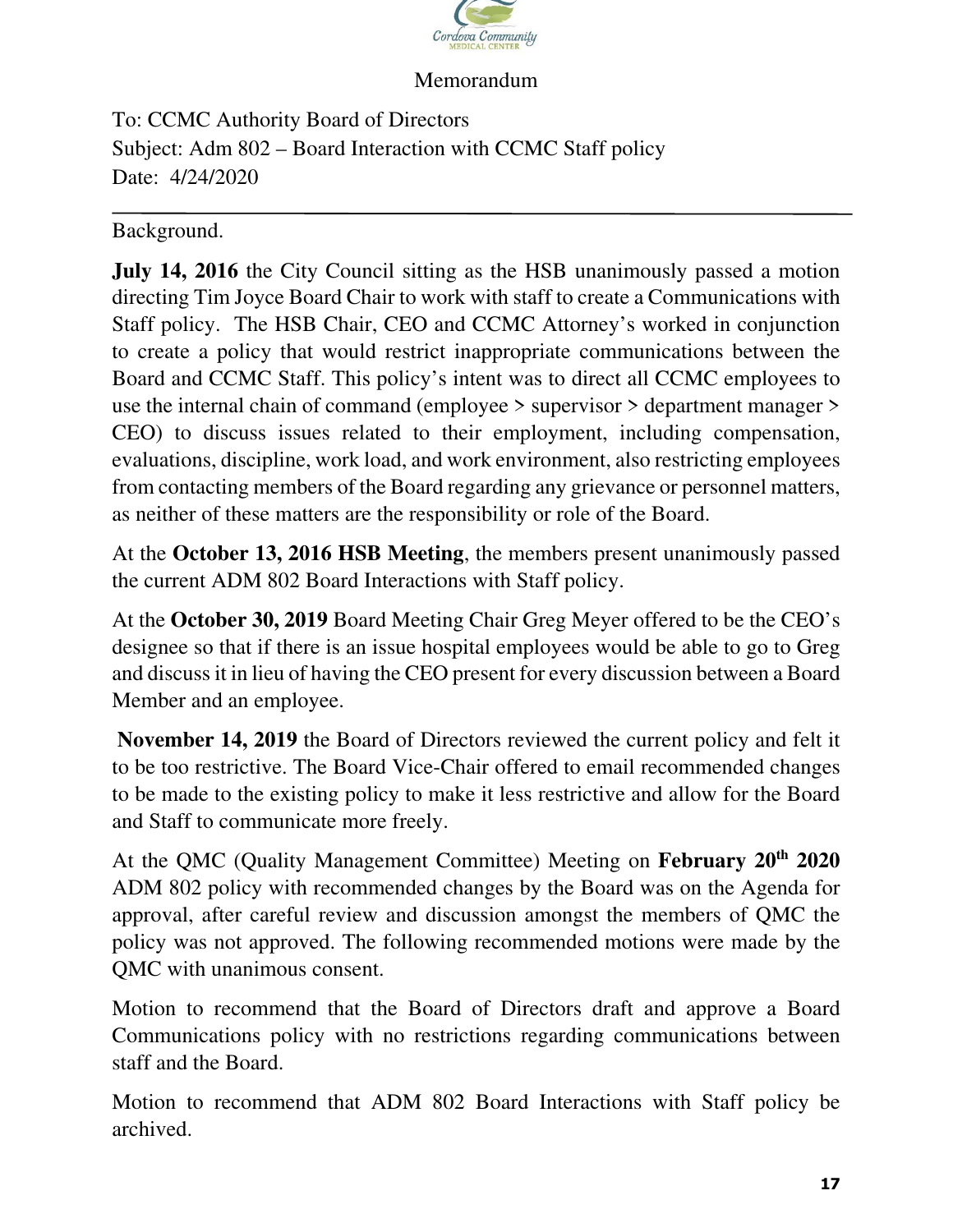The following motion and subsequent discussion took place during the **February 27, 2020 Board of Director's meeting**.

**M/ Carpenter S/Bolin** "I move that the CCMC Authority Board of Directors draft and approve a Board Communications policy with no restrictions regarding communications between staff and the Board, and archive the current ADM 802 Board Interactions with Staff policy."

The Board had an open discussion on how and why the current policy came to be. They discussed whether having a policy at this point during the NVE collaboration process would be a moot point. In further conversation it was brought up that some employees may feel more comfortable speaking with one Board member compared to another. Being restricted to speak only to one member may hamper employees from coming to talk to the Board at all.

Randall expressed that as the CEO he does not have a problem with there not being a policy, as long as everyone understands that there is a chain of command and that they follow it.

## **Meyer - yea, Carpenter - yea, Bolin - yea, Ronnegard – absent, Graham - absent 3 yeas, 0 nay, 2 absent; Motion passed.**

**The Board asked that this be brought back to the April Meeting as an Agenda Item.**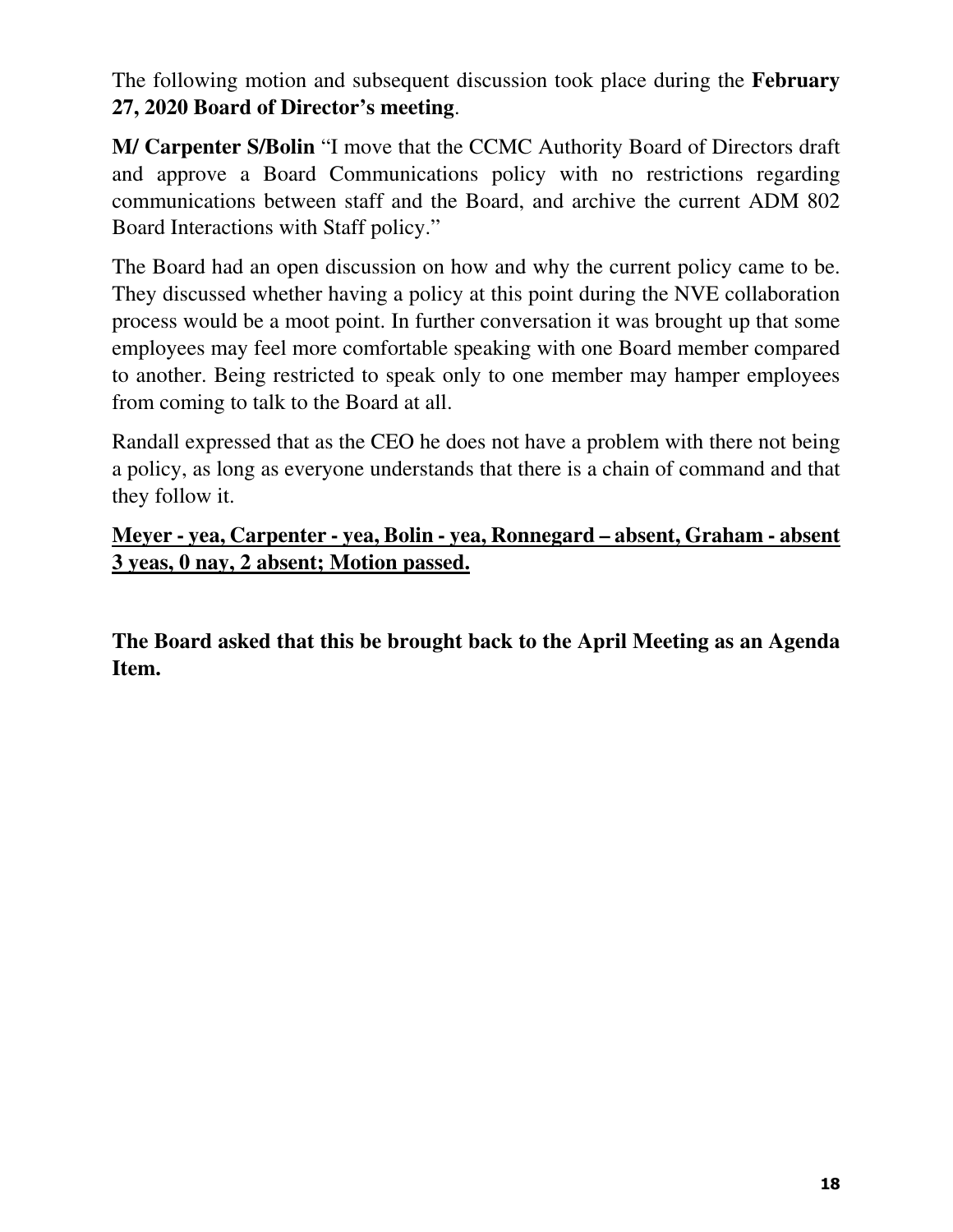- 1. Indicate your relationship to CCMC:
	- □ I am a CCMC employee
	- □ I am a CCMC Authority Board Member
	- $\Box$  I am an Affected Person as defined in the Conflict of Interest Policy
	- □ Other
- 2. I acknowledge and agree to abide by CCMC's Confidentiality Policy which requires me to:
	- a. Maintain the strict confidentiality of CCMC's non-public information including, but not limited to protected health information, employee information, business or propriety information, and any other type of confidential information that I am not authorized to release or disclose.
	- b. Not pursue for personal gain any opportunities that arise from my knowledge of confidential or proprietary information acquired by virtue of my relationship to CCMC.
		- □ Yes □ No
- 3. I further acknowledge and agree to abide by CCMC's Conflict of Interest Policy which requires me to:
	- a. Disclose the existence and nature of any financial interest that may give rise to an actual, perceived, or potential conflict of interest to my supervisor or appropriate CCMC resource.
	- b. Put CCMC's interests before a personal interest in any business or corporate opportunity of which I learn in my role with CCMC.
	- c. Abstain from participating and absent myself from any board, committee, or other meeting which discusses or votes on matters where I have an actual, perceived, or potential conflict of interest.
	- d. Not accept any favor, payment in cash of any kind, gifts, or other items or service of value from any third party in exchange for influencing the actions of CCMC.
	- e. Supplement this disclosure and inform your supervisor or appropriate CCMC resource promptly in the event that a conflict of interest that has not yet been disclosed arises.

 $\square$  Yes  $\square$  No

- 4. Disclosure of interests.
	- a. Financial Interests. List and describe any financial interest that you or an immediate family member has, including ownership in vendors or consultants to CCMC, or in a business that competes with CCMC. Write "None" if you have no financial interests to disclose.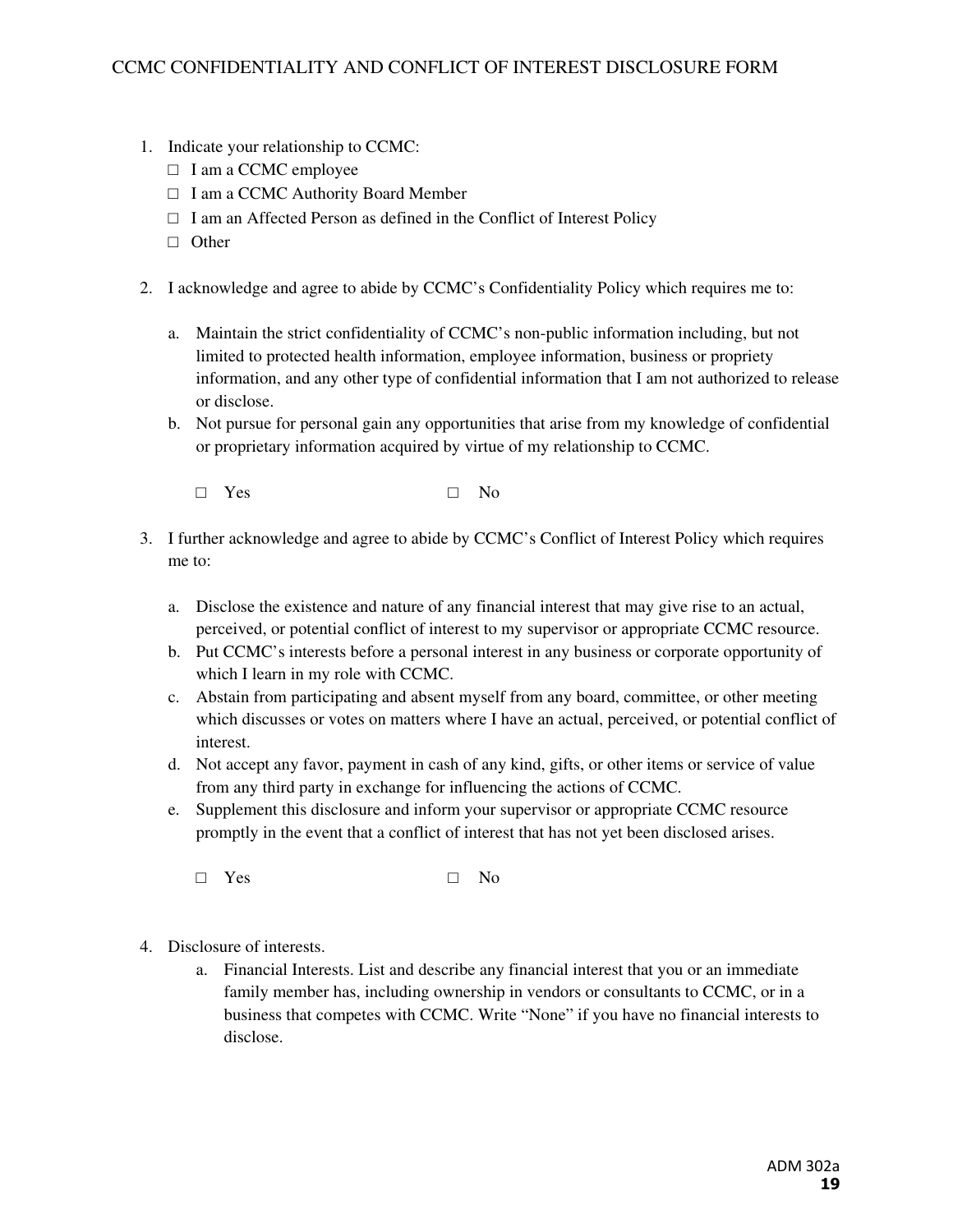- b. Contracts. List any contracts or other written or verbal agreement that you may have with CCMC. Write "None" if you have no contracts to disclose.
- c. Gifts and Favors. List any gifts or favors received in your capacity as an interested or affected person at CCMC. Examples include non-business meals, travel, tickets to events, or discounts. Write "None" if you have no gifts or favors to disclose.
- d. Other Potential Conflicts. List and describe any other situations including board membership, employment, business or professional activity that may conflict with your duties and responsibilities for CCMC. Write "None" if you have no potential conflicts to disclose.
- 5. I have disclosed all actual, perceived, or potential conflicts of interest to my immediate supervisor and or appropriate CCMC resource as identified in the CCMC Conflict of Interest Policy.

**Affirmation:** I affirm that the responses provided in this conflict of interest disclosure form are true and accurate to the best of my knowledge, and that this disclosure was personally completed by me.

Printed Name Signature Date

\_\_\_\_\_\_\_\_\_\_\_\_\_\_\_\_\_\_\_\_\_\_\_\_\_\_\_\_\_\_\_\_\_\_\_\_\_\_\_\_\_\_\_\_\_\_\_\_\_\_\_ \_\_\_\_\_\_\_\_\_\_\_\_\_\_\_\_\_\_\_\_

\_\_\_\_\_\_\_\_\_\_\_\_\_\_\_\_\_\_\_\_\_\_\_\_\_\_\_\_\_\_\_\_\_\_\_\_\_\_\_\_\_\_\_\_\_\_\_\_\_\_\_ \_\_\_\_\_\_\_\_\_\_\_\_\_\_\_\_\_\_\_\_

Witness Date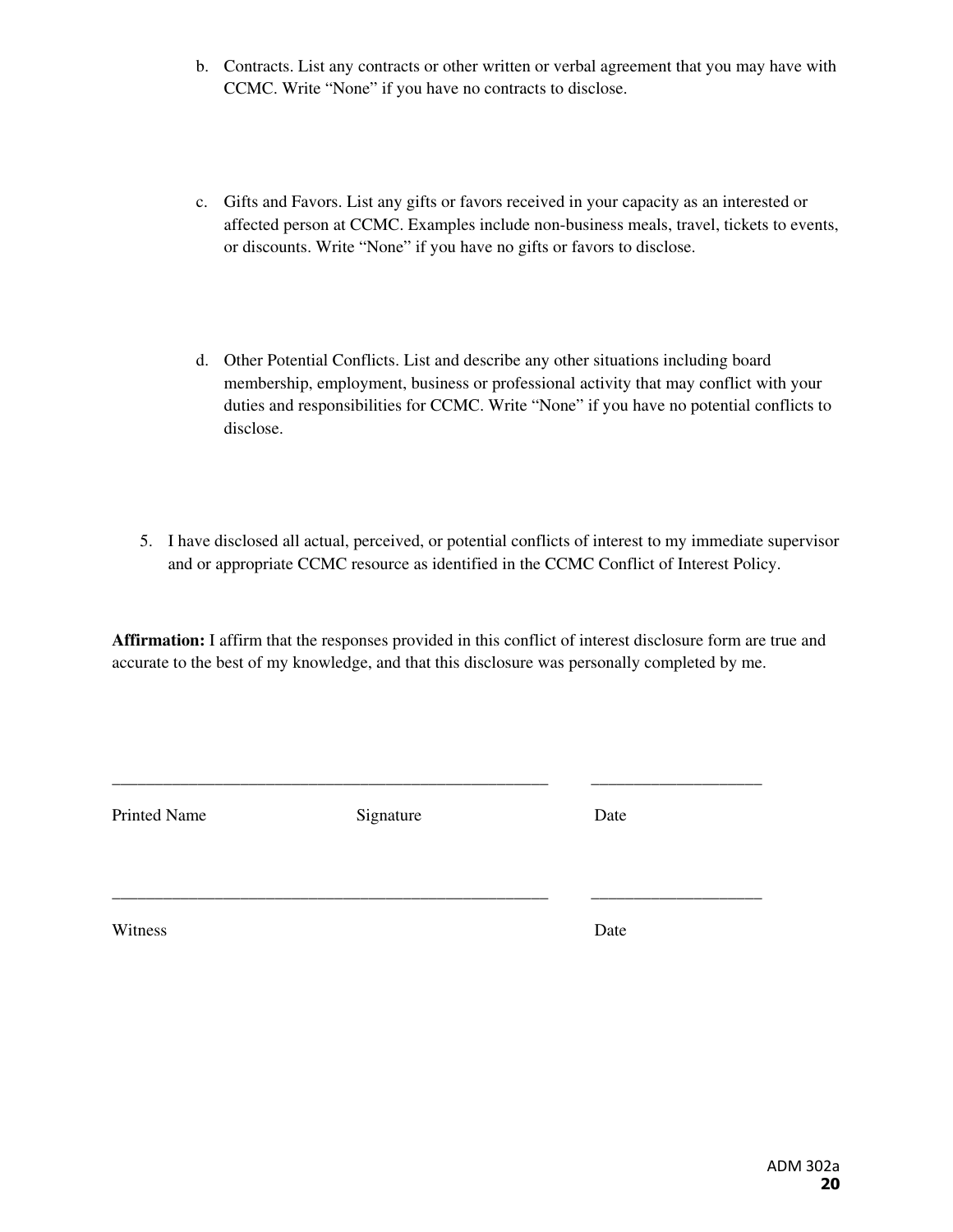

To: CCMC Authority Board of Directors From: Randall Draney, CCMC CEO Subject: Approval of Delineation of Privileges for Dr. Ben Avi Date: 04/03/2020

**Suggested Motion:** "I move that the CCMC Authority Board of Directors approve the Delineation of Privileges for Doron Ben Avi, MD with Alaska Regional Radiology as presented."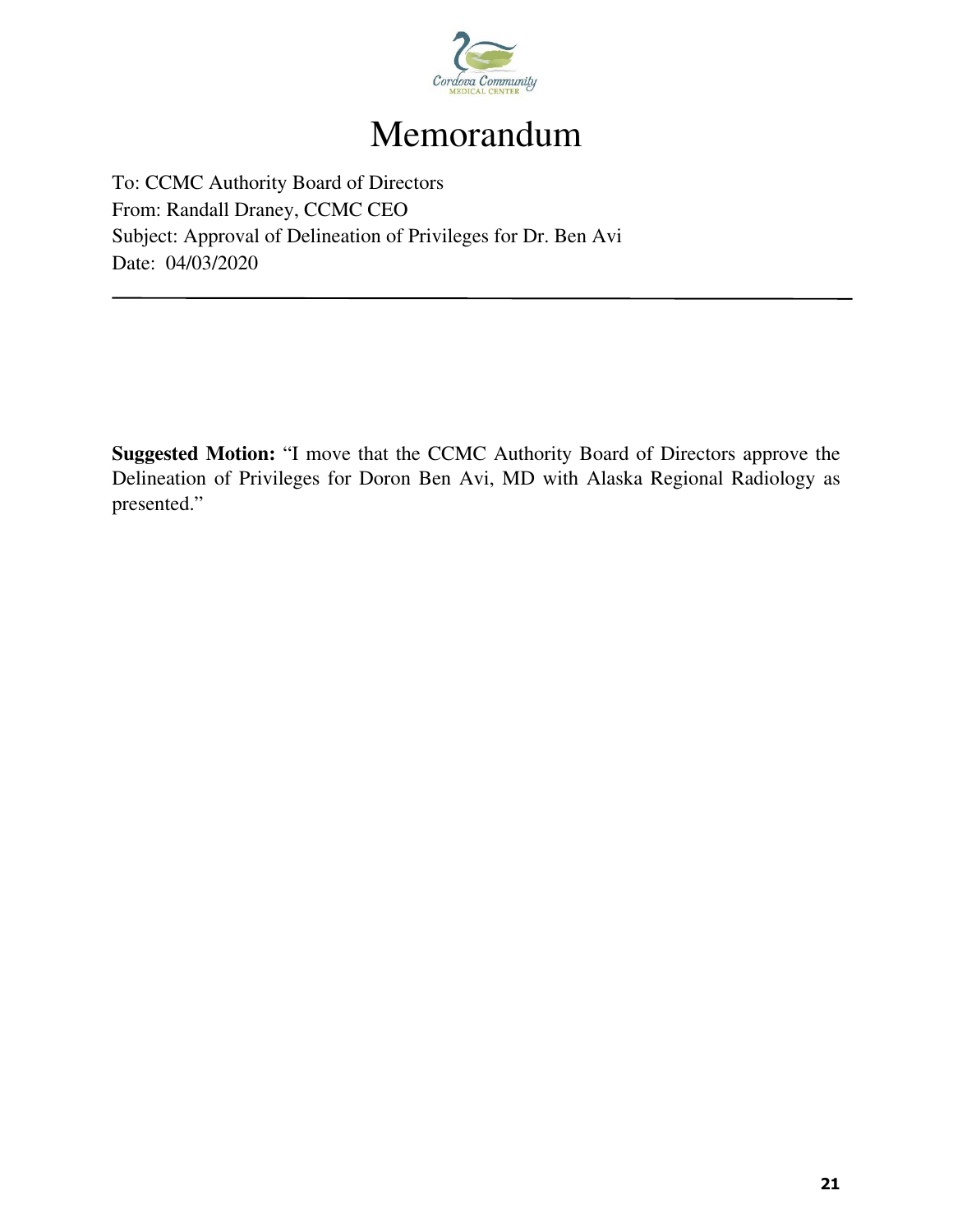

To: CCMC Authority Board of Directors From: Randall Draney, CCMC CEO Subject: Approval of Delineation of Privileges for Dr. Cronin Date: 04/03/2020

**Suggested Motion:** "I move that the CCMC Authority Board of Directors approve the Delineation of Privileges for Matthew Cronin, MD with Alaska Regional Radiology as presented."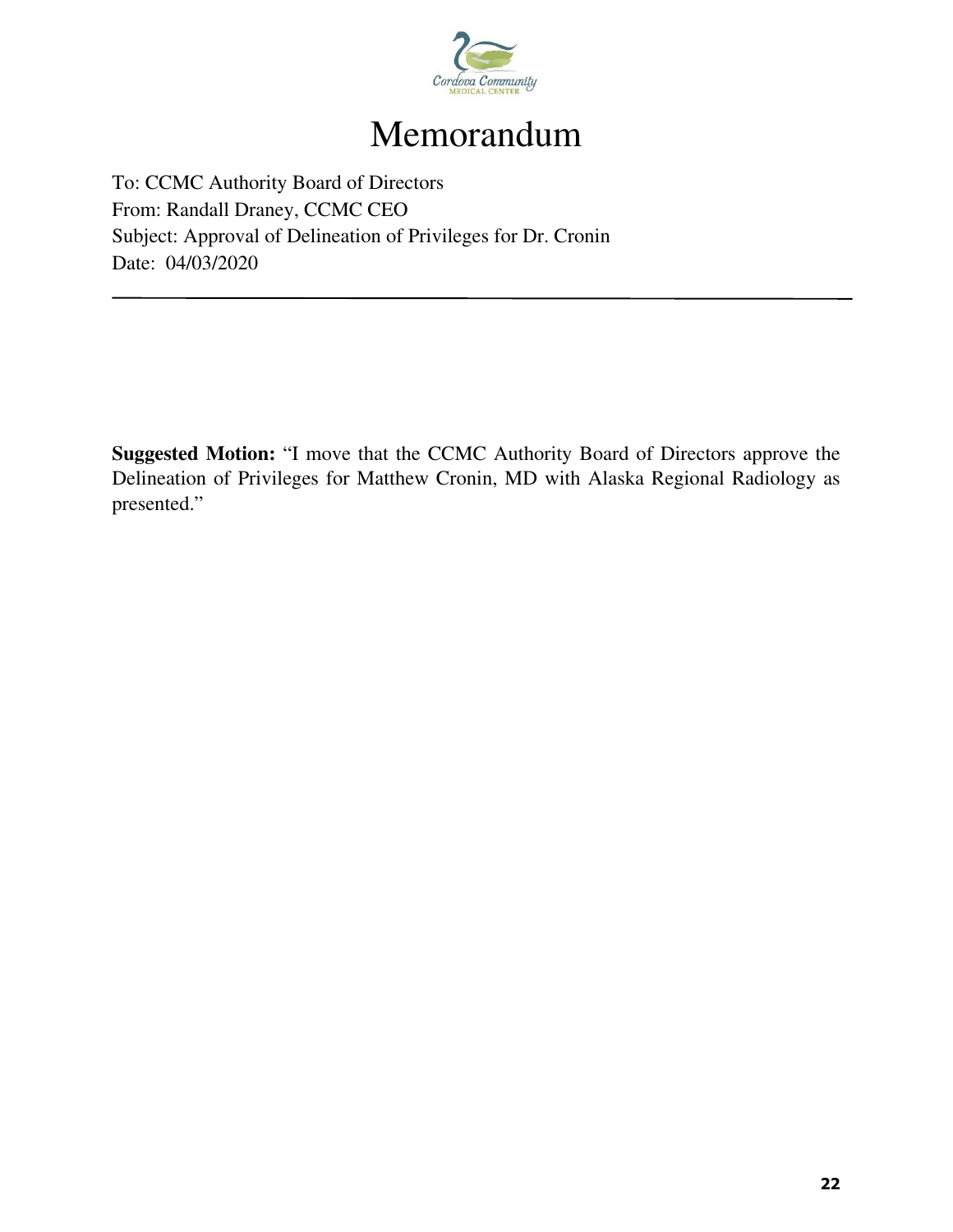

To: CCMC Authority Board of Directors From: Randall Draney, CCMC CEO Subject: Approval of Delineation of Privileges for Dr. Powers Date: 04/03/2020

**Suggested Motion:** "I move that the CCMC Authority Board of Directors approve the Delineation of Privileges for Kelly Powers, MD with Alaska Regional Radiology as presented."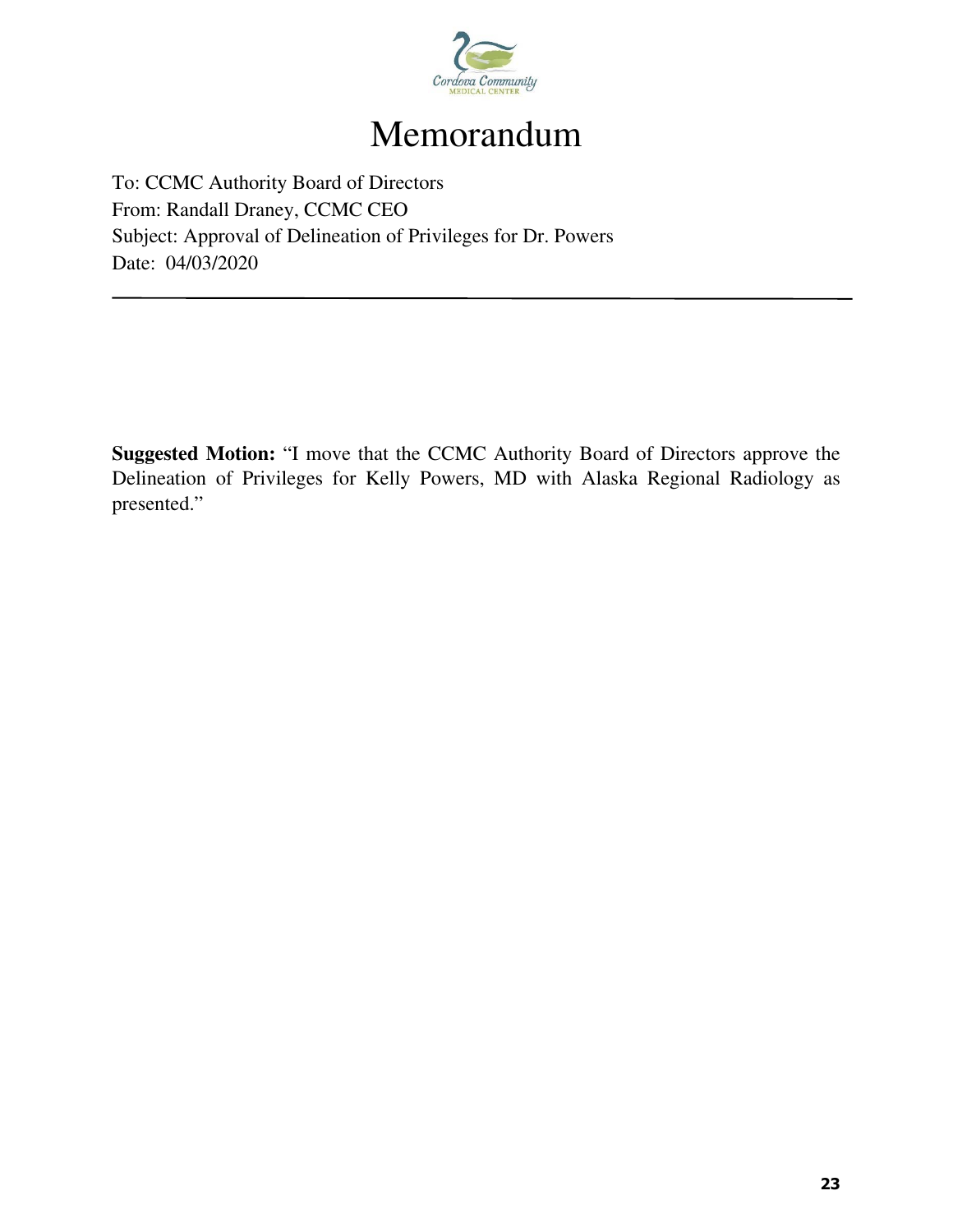

To: CCMC Authority Board of Directors Subject: Election of Officers Date: 4/10/2020

**Suggested Motion:** "I nominate the following board members to serve as Officers on the Board."

\_\_\_\_\_\_\_\_\_\_\_\_\_\_\_\_\_\_\_\_\_\_\_\_\_\_\_\_\_\_\_\_\_\_\_\_\_\_\_\_ as Chairperson \_\_\_\_\_\_\_\_\_\_\_\_\_\_\_\_\_\_\_\_\_\_\_\_\_\_\_\_\_\_\_\_\_\_\_\_\_\_\_\_ as Vice-Chairperson \_\_\_\_\_\_\_\_\_\_\_\_\_\_\_\_\_\_\_\_\_\_\_\_\_\_\_\_\_\_\_\_\_\_\_\_\_\_\_\_ as Secretary/Treasurer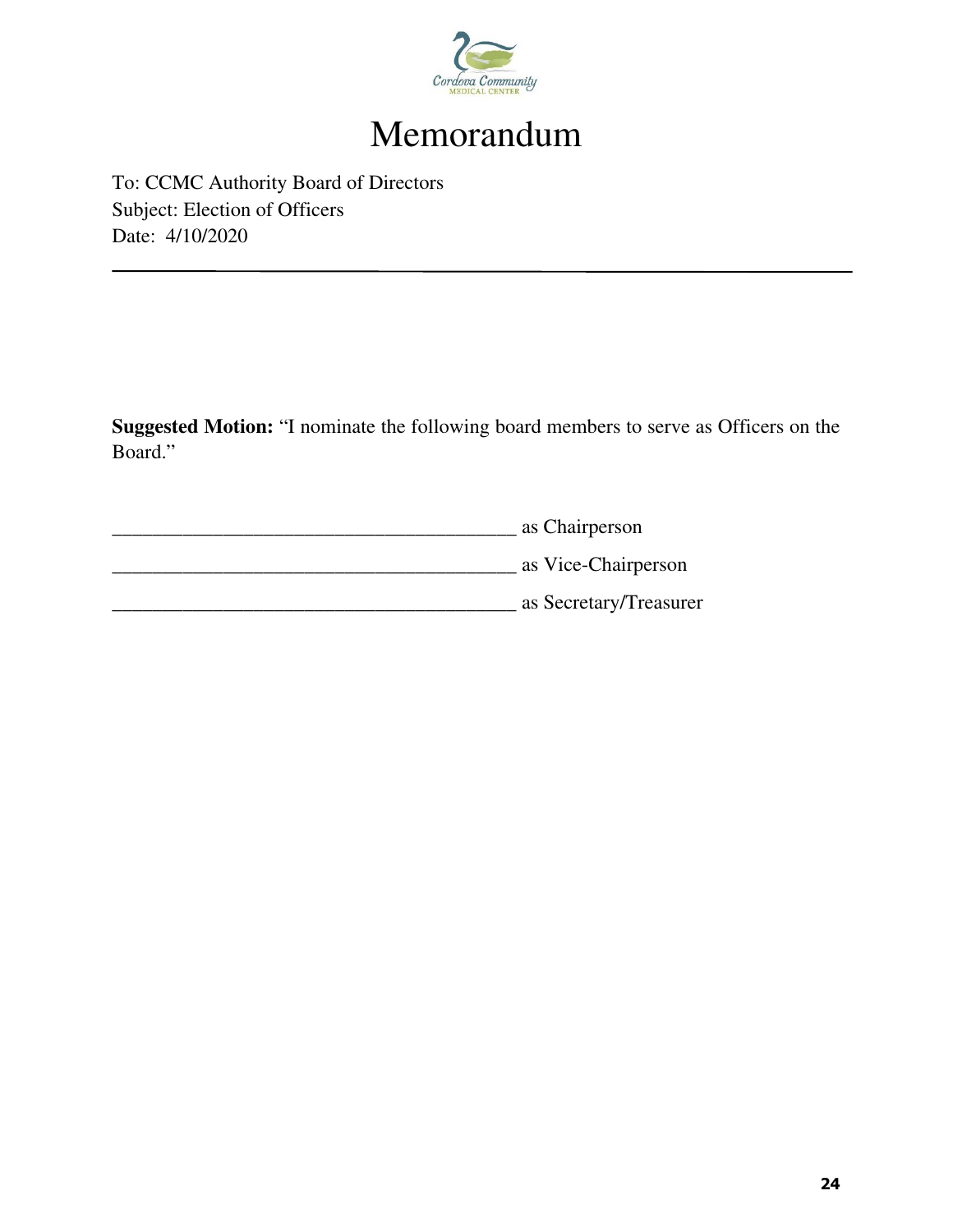

To: CCMC Authority Board of Directors

Subject: Resolution to Update CCMC authorized check signers Date: April 24, 2020

Due to recent changes within the Board it is necessary to update the CCMC Authorized Check Signers to reflect those changes:

To remove the following CCMC Authority Board of Director as an authorized check signer: Board of Director's Vice-Chair Kristin Carpenter

To add the following CCMC Authority Board of Director's as an authorized check signer:

Board of Director Kelsey Hayden Board of Director Craig Kuntz

The updated list of CCMC authorized check signers will be as follows:

| <b>Family Practice Clinic Manager</b> | Tamara Russin    |
|---------------------------------------|------------------|
| <b>Chief Nursing Officer</b>          | Kelly Kedzierski |
| HIM Manager                           | Holly Rikkola    |

Board of Directors Chair Greg Meyer Board Treasurer/Secretary Linnea Ronnegard Board of Director Gary Graham Board of Director **Kelsey Hayden** Board of Director Craig Kuntz

**Suggested Motion:** "I move to approve the Resolution of the CCMC Authority Board of Directors designating the representatives authorized for signing checks,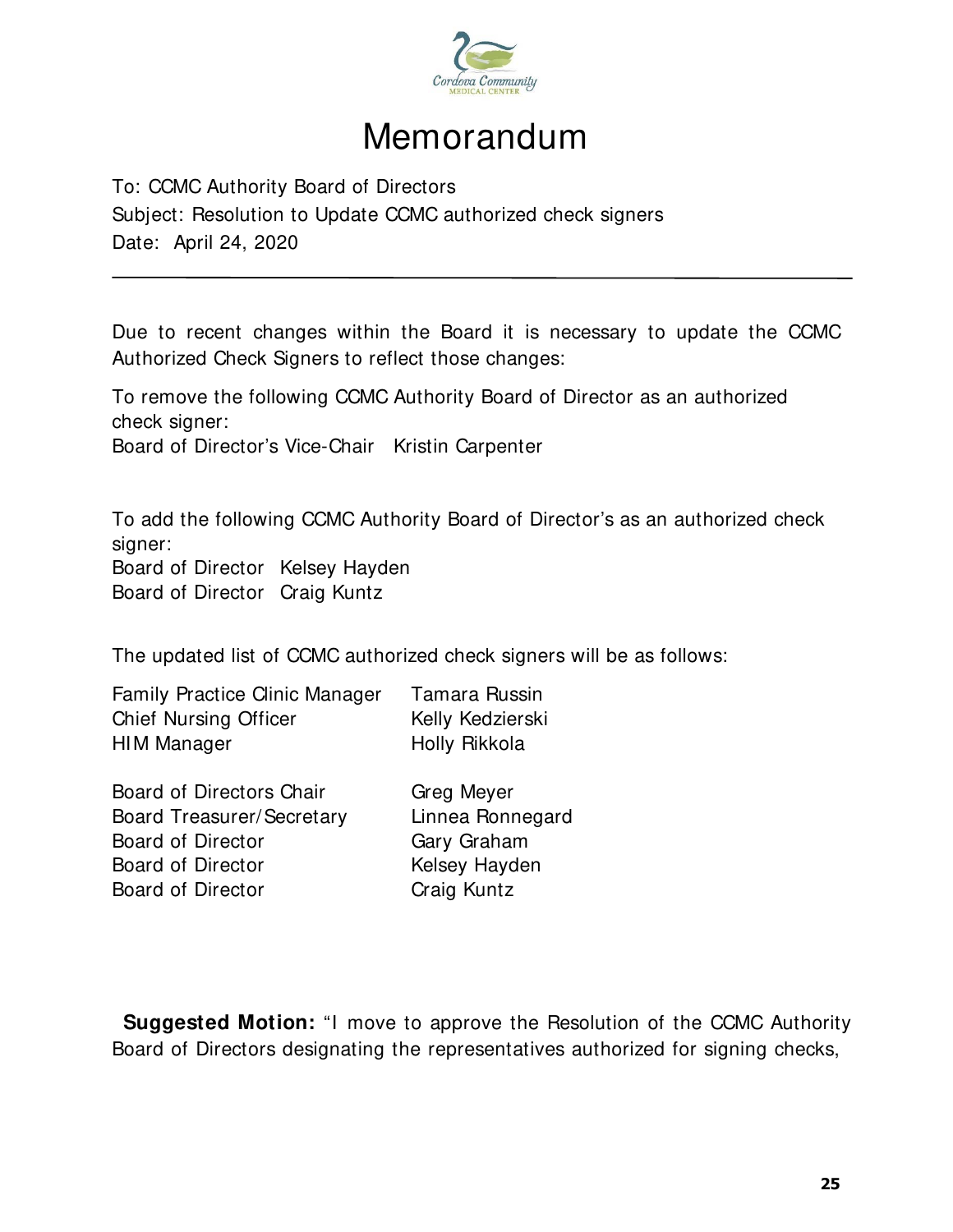non-check payroll tax payment, and cash transfers for Cordova Community Medical Center."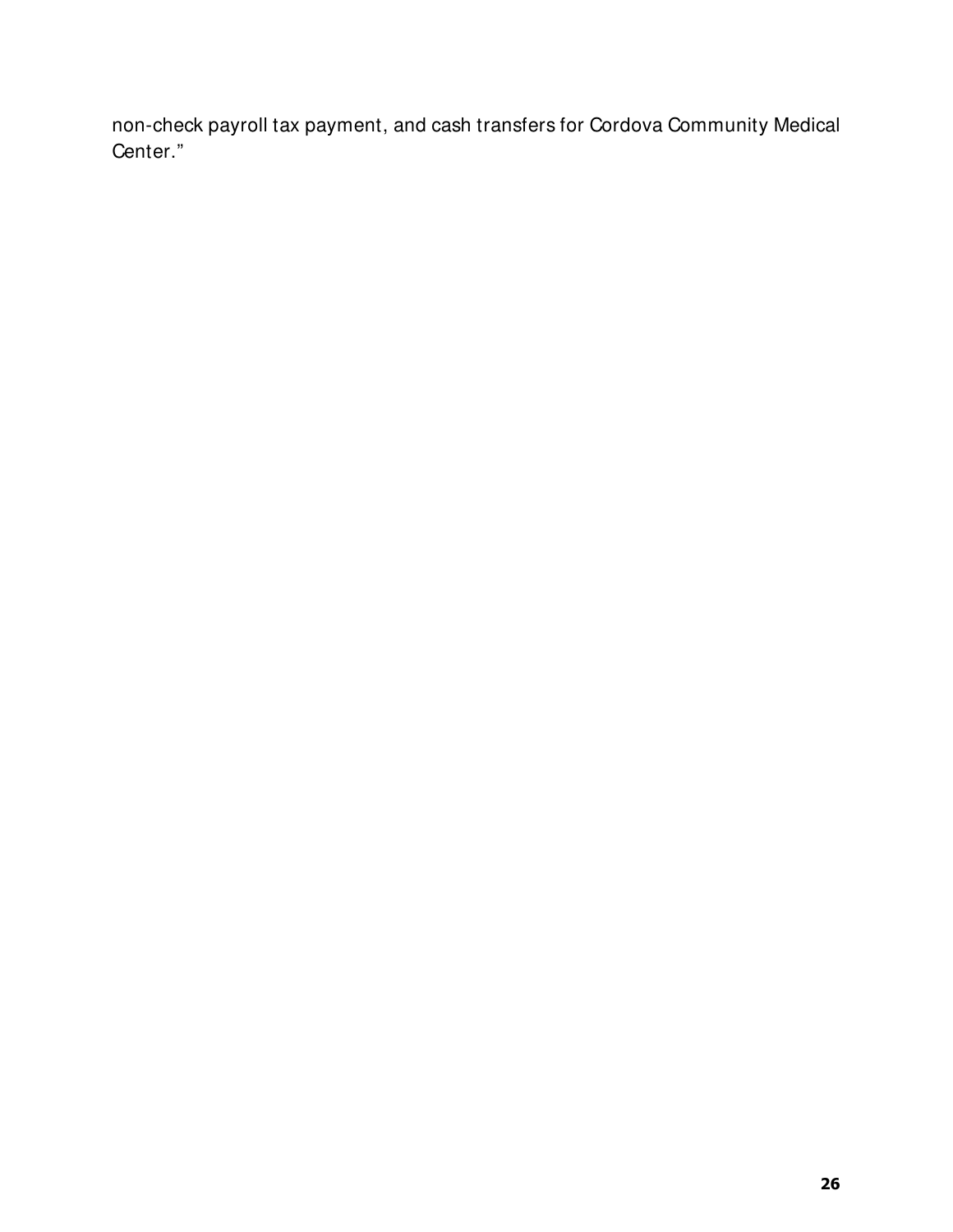

To: CCMC Authority Board of Directors Subject: Smoke Free Facility Date: 4/27/2020

**Suggested Motion:** "I move that the CCMC Authority Board of Directors approve the request by Kelly Kedzierski, Chief Nursing Officer to move CCMC to being a Smoke Free Facility effective immediately.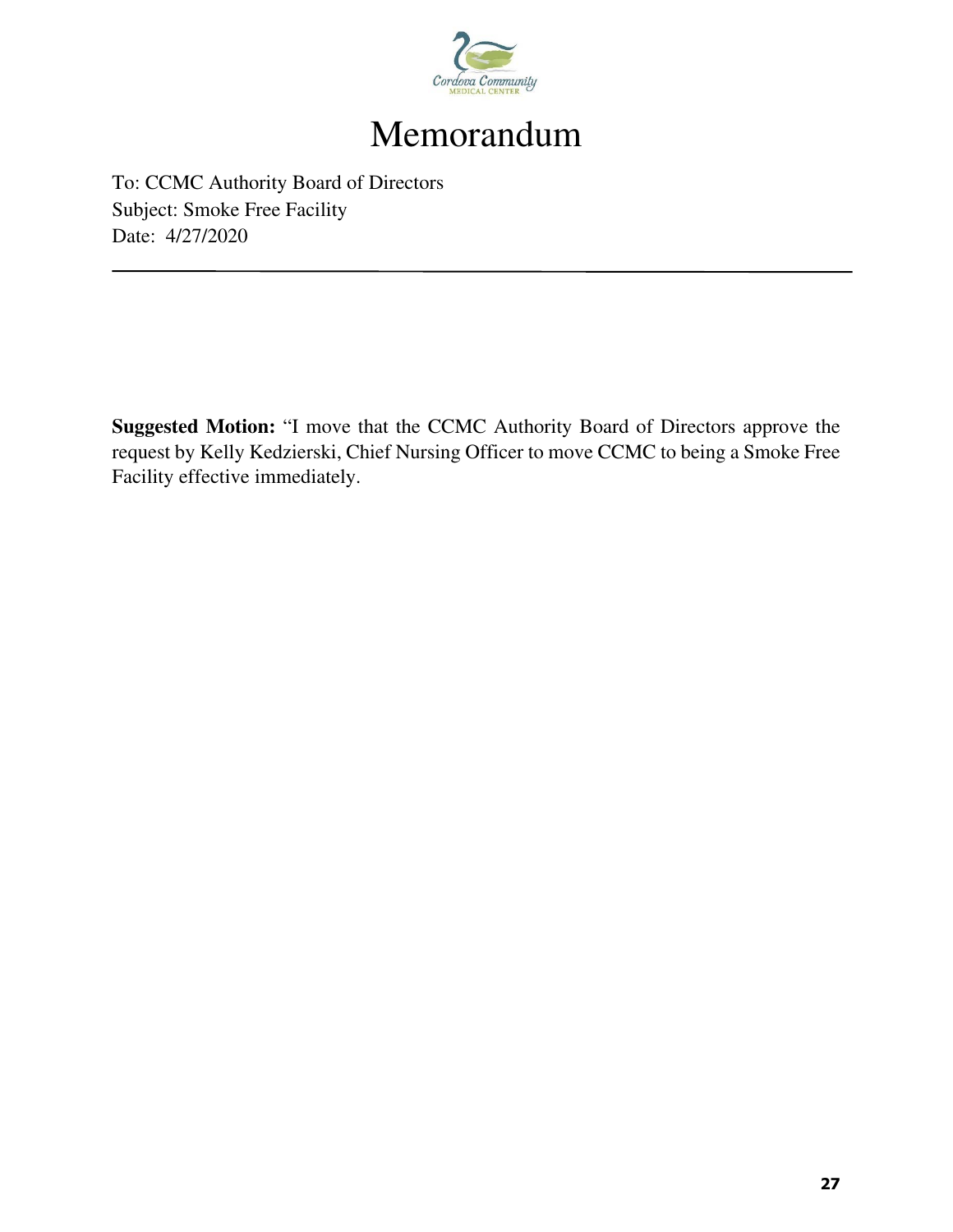I would like to add the agenda item to the board packet for April 30<sup>th</sup>, 2020 meeting moving that CCMC become a Smoke free facility.

I have spoken with the State of Alaska division of Public health and the CMS Surveyors regarding what it will take for CCMC to become smoke free. I have written up a smoke free Policy and have the signs that must be placed for people to see that we are smoke free facility. Under the smoke free law there is to be no sm oking within 20 feet of the building.

Kelly Kedzierski,RN

Please see below:

Sec. 18.35.306. Notice of prohibition.

(b) A person in charge of a building at which smoking is prohibited within a specific distance from the entrance of the building under AS 18.35.301(c)(4) shall conspicuously display a sign that reads "Smoking within (number of feet) Feet of Entrance Prohibited by Law‐‐Fine \$50" visible from the outside of each entrance to the building.

c) The department shall furnish signs required under this section to a person 15 who requests them with the intention of displaying them.

\*The signs have already been delivered to CCMC and will be put up upon approval.

The Smoke free Alaska Law (AS 18.35.300 – 18.35.399) is a state law that prohibits smoking and vaping in workplaces and public places, protecting the health of all Alaska workers, residents and visitors. The Alaska Legislature passed the law during the 2017-2018 regular legislative session, with an effective date of October 1, 2018.

Under the Smoke free Alaska Law, smoking and vaping is not allowed in the following:

- All places of employment including vehicles
- Office buildings and offices
- Hotels and m otels
- Restaurants and bars
- Retail stores and shopping centers
- Common areas in an apartment building or multiple-family dwelling
- Public or private educational facilities
- Places of governm ent or public assem bly
- Public transportation facilities, including bus shelters, airport terminals, transit depots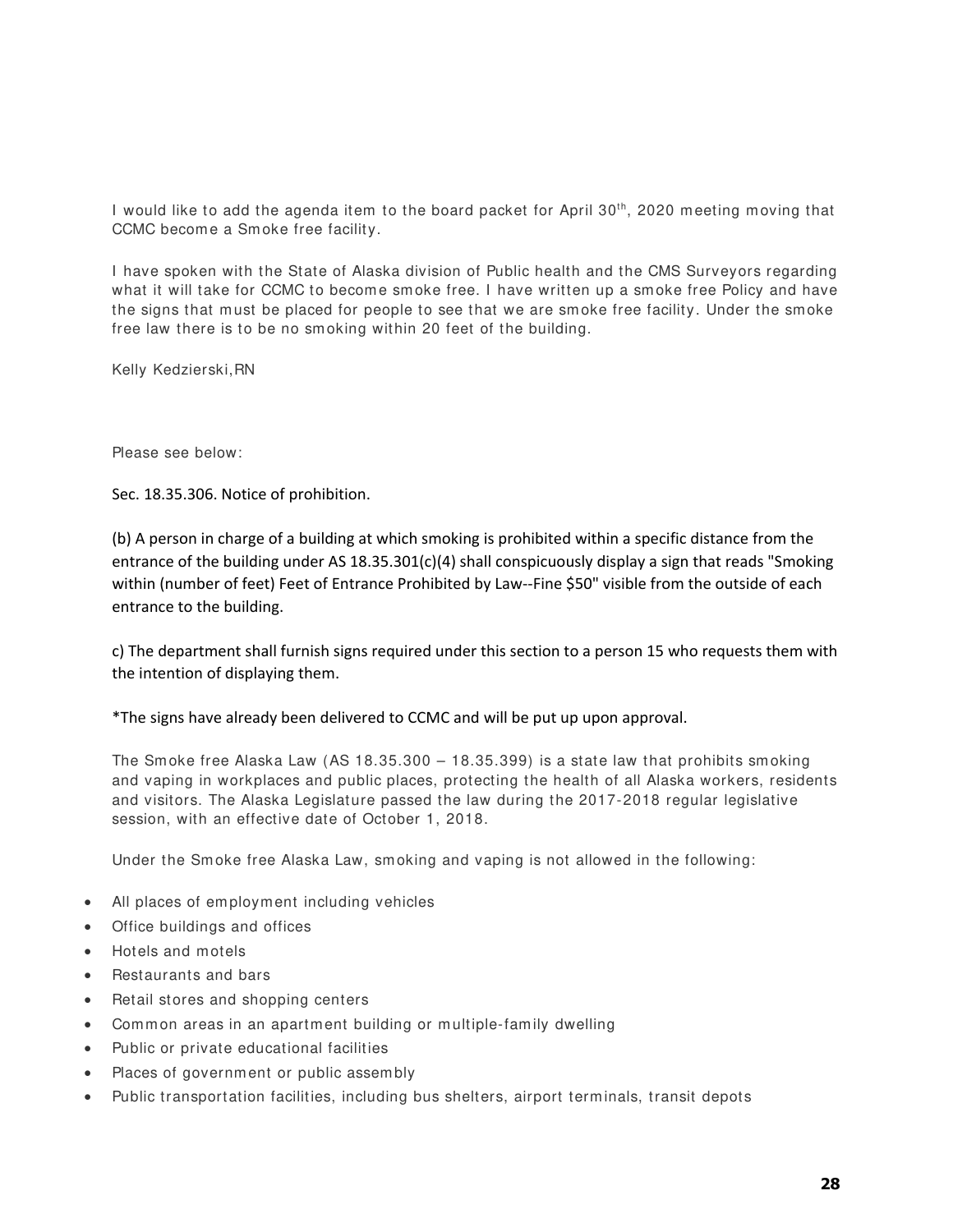- Health care facilities, including residential units in health care facilities
- In buildings or homes used to provide paid child care whether or not children are present in the building, or in buildings or residences, or care for adults on a fee-for-service basis
- Vessels operating as a shore-based fisheries business
- Entertainm ent venues or sport arenas
- Busses, ferries, taxis, or other vehicles used for public transportation

**Q: W here is sm oking and vaping not allow ed outdoors? A:** Under the Sm oke free Alaska Law, sm oking and vaping is not allowed in the following outdoor areas:

- within 20 feet of an entrance, open window, or heating or ventilation system air intake vent at an enclosed area at a place where sm oking is prohibited
- within a reasonable distance, as determ ined by the owner or operator, in the case of a vessel operating as a shore-based fisheries business or a long-term health care facility
- a seating area for an outdoor arena, stadium, or amphitheater
- at a place of em ploym ent or health care facility that has declared the entire cam pus or outside grounds or property to be sm oke-free
- within 10 feet of an entrance to a bar or restaurant that serves alcoholic beverages
- within 10 feet of playground equipment located at a public or private school or at a state or municipal park while children are present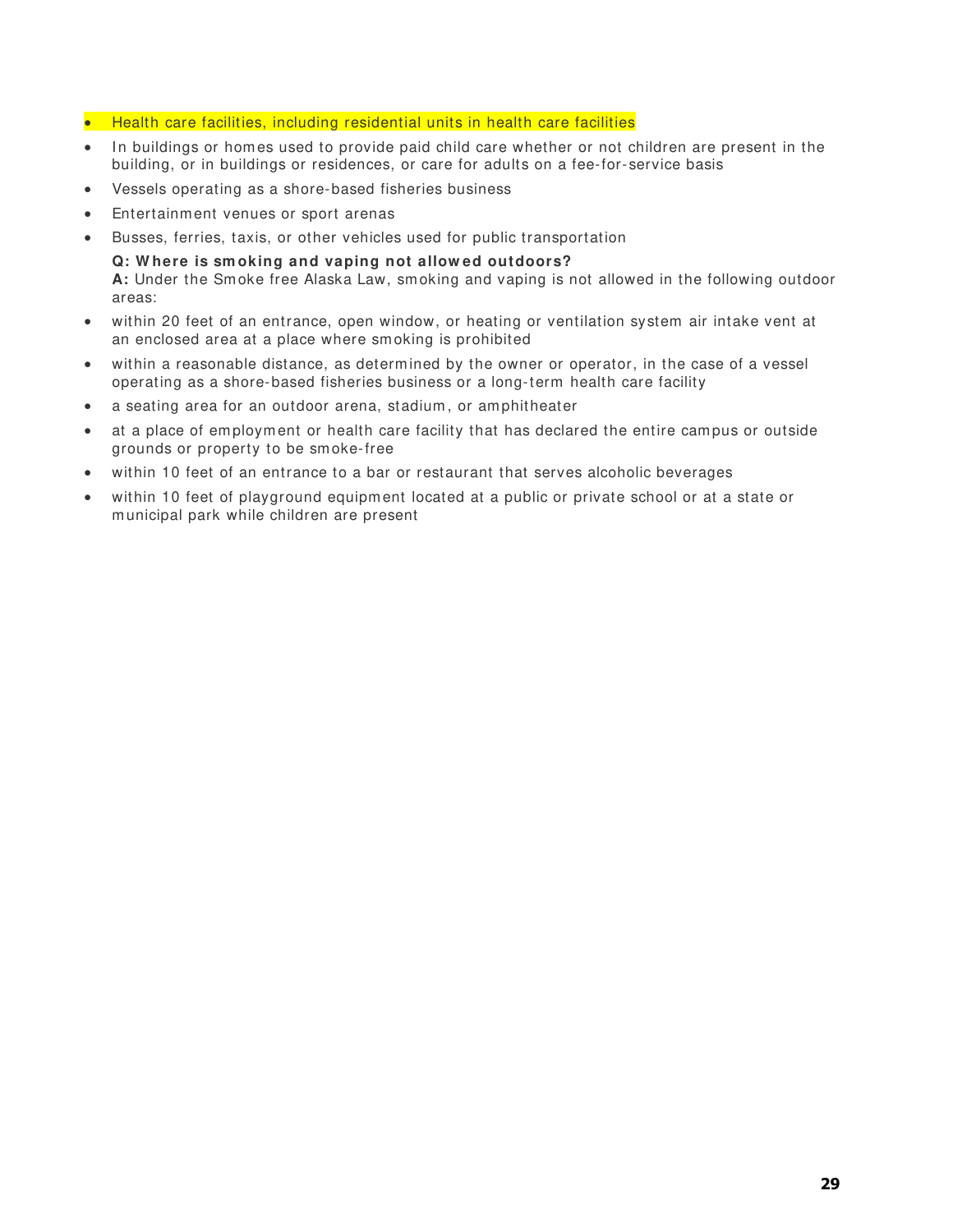| CORDOVA COMMUNITY MEDICAL CENTER          | POLICY # ADM 003 |
|-------------------------------------------|------------------|
|                                           | PAGE: 1          |
| <b>SUBJECT/TITLE: Smoke Free Facility</b> | OF: 2            |
|                                           | EFFECTIVE:       |
| DEPARTMENT/SCOPE: Administration          | REVISED:         |

### **Purpose and/or Policy Statement:**

The purpose of this policy is to ensure a safe and healthy environment for staff, patients, and visitors at Cordova Community Medical Center. The Smoking Policy will help protect people from unwanted and involuntary exposure to tobacco and secondhand smoke, as well as to create a cleaner living and working environment.by ensuring that Community Medical Center (CCMC) is a smoke free facility.

## **Definitions:**

"Electronic Smoking Devices**"** for the purposes of this Policy, are devices that simulate smoking through inhalation of vapor or aerosol from the device, including e-cigarettes, e-cigars, e-pipes, or vape pens.

Patient: a person seeking medical care at CCMC.

Resident: a person admitted to Long Term Care at Cordova Community Medical Center CCMC.

## **Policy:**

- Smoking, including the use of Electronic Smoking Devices shall be prohibited in all facility buildings.
- Smoking shall not be permitted in any structure, i.e., main building, out buildings, garages, offices, dining areas, waiting areas, staff lounges, etc.
- The no-smoking policy also applies to private offices.
- Personnel and medical staff who are noncompliant with this policy shall be subject to progressive discipline.
- To attempt to ensure a safe environment for all patients, visitors and employees, smoking materials may be removed from patients who are noncompliant, or the patient may be discharged. Visitors who are noncompliant may be asked to leave the facility grounds.
- Smoking shall be prohibited for all facility-based ambulatory care patients and for all child or adolescent patients. No medical exceptions shall be allowed.